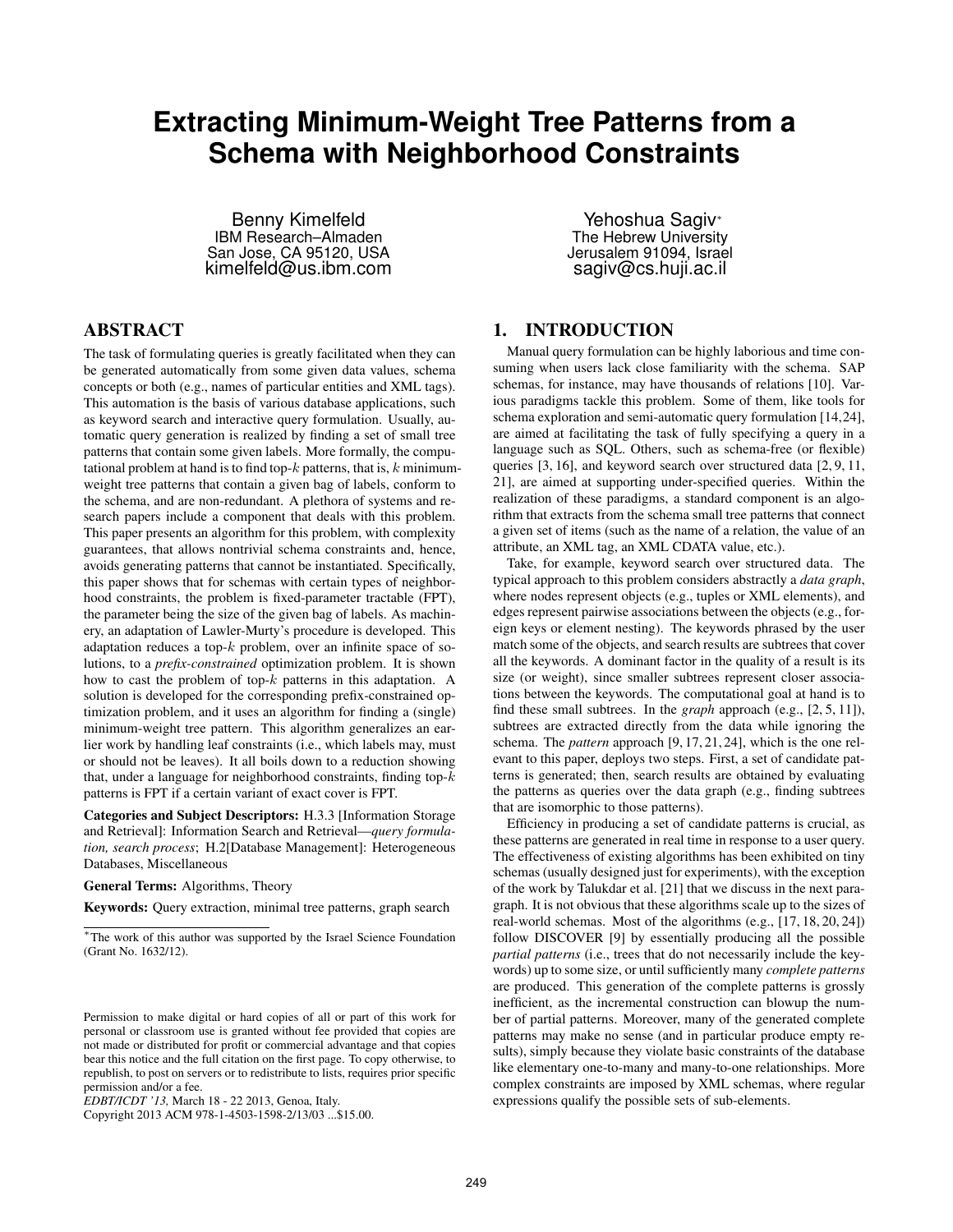The only algorithm that generates patterns with a nontrivial guarantee on the running time is that of Talukdar et al. [21]. Their algorithm has been applied to a schema of around 400 relations taken from bioinformatic data sources. Their experiments show that generating the patterns can be a bottleneck in an online scenario (e.g., more than 10 seconds for 5 patterns). Their algorithm views the schema as a graph of labels, and applies a top- $k$  Steiner-tree algorithm $^{\rm l}$  to extract small subtrees of the graph, which are then used as patterns. As we illustrated in [13], this approach has two significant (and inherent) drawbacks. First, it does not allow patterns with repeated labels (although, conceivably, this problem could be solved by augmenting the graph with label repetitions). Second, it does not consider basic constraints on the graph (as those formerly mentioned), which may require generating a large number of patterns to produce just a few useful ones.

To sum up thus far, a plethora of systems and research papers include a component that extracts, from a given schema, small tree patterns that connect a given set of labels. An algorithm for effectively realizing such a component should avoid useless patterns that violate basic database constraints, be able to handle repeated labels, and be efficient. Quite surprisingly, to the best of our knowledge there has not been any algorithm with complexity guarantees that can either handle nontrivial schema constraints or support repeated labels. In this paper, we present such an algorithm.

In a previous paper [13], we introduced schemas for data graphs that allow to express *neighborhood* constraints. For illustration, consider the graph at the top of Figure 1 that specifies (by edges) which pairs of labels can be neighbors. A neighborhood constraint can state that an emp node (representing an employee) can have either a regular or an exec neighbor (representing the type of the employee), but not both; and a manages neighbor is allowed only if an exec neighbor exists. Formally, a constraint maps a label to a (possibly infinite) set comprising finite bags of labels. A schema S is a collection of constraints  $S(\sigma)$ , one for each label  $\sigma$ , and it also specifies weights on the nodes and edges. For a node  $v$  of a pattern, where v is labeled with  $\sigma$ , the neighboring labels of v (including their multiplicities) must form a subbag of a bag in  $S(\sigma)$ .

In [13], we investigated the complexity of languages for specifying neighborhood constraints. We also developed an algorithm for MINPATTERN, which is the following problem. Given a schema  $S$ and a bag  $\Lambda$  of labels (derived from a user's query), find a minimumweight  $(S, \Lambda)$ *-pattern*—a tree t such that the bag of labels in t forms a superbag of  $\Lambda$ , and each of t's nodes satisfies the constraint for its label. Of course, in all practical implementations mentioned earlier, the need is for multiple  $(i.e., k)$  minimum-weight  $(S, \Lambda)$ -patterns, rather than just one. In this paper, we consider TOPPATTERNS, which is the problem of generating  $k$  minimumweight  $(S, \Lambda)$ -patterns. Unlike the case of a (single) minimumweight  $(S, \Lambda)$ -pattern, it is not even clear how to define the meaning of "k minimum-weight  $(S, \Lambda)$ -patterns." We proposed a definition in [13], but the complexity of TOPPATTERNS was left as an open question. The current paper resolves this question by presenting an algorithm for TOPPATTERNS.

The complexity of the problem TOPPATTERNS depends on the language used for expressing the neighborhood constraints. However, even for the simplest conceivable languages (e.g., each  $S(\sigma)$ ) is a finite set that is specified explicitly), and even if we want just one pattern (rather than  $k > 1$ ), TOPPATTERNS is NP-hard [13]. But this hardness assumes that the given bag  $\Lambda$  of labels is large, whereas in practice the size of  $\Lambda$  is similar to that of the user's query. In turn, a user's query is typically very small, and in particular, significantly

smaller than the schema. Hence, we view the size of  $\Lambda$  as a parameter, and focus on *parameterized complexity* [4, 7]. A problem is deemed tractable if it is *Fixed-Parameter Tractable* (*FPT*), which basically means that the running time is polynomial, except that the parameter can arbitrarily affect the constant of the polynomial (but not on the degree). We showed [13] that MINPATTERN is FPT when neighborhood constraints are regular expressions<sup>2</sup> or "circular-arc mux graphs" (which we do not define in this paper). In this paper we show the same for TOPPATTERNS. In particular, the main contribution is the first provably efficient algorithm for extracting top- $k$  tree queries from a schema with nontrivial expressiveness (e.g., neighborhood constraints as regular expressions). Next, we review the algorithm and the involved challenges.

The produced top-k minimum-weight  $(S, \Lambda)$ -patterns should be non-redundant. Otherwise, we may get the second-best pattern  $t_2$ just by adding some irrelevant part to a minimum-weight  $(S, \Lambda)$ pattern  $t_1$ . (Applying  $t_2$  to a data graph can only yield relevant answers that are also produced by  $t_1$ ; hence,  $t_2$  is useless.) Out of all the  $(S, \Lambda)$ -patterns, the non-redundant ones are just a small fraction. Thus, an effective algorithm should avoid redundant patterns. In our case, non-redundancy is not merely the absence of a proper subtree that is also an  $(S, \Lambda)$ -pattern (which is a conventional definition for top- $k$  Steiner trees [5, 11]), because answering some queries may involve a sequence of joins in which the same entity appears several times (e.g., "find the exec and the regular employees that report to the same exec"). In Section 2, we give the precise definition of non-redundancy.

Thus, the task is to find the top-k minimal-weight  $(S, \Lambda)$ -patterns among the non-redundant ones; moreover, no two of the top- $k$  can be isomorphic to each other. There does not seem to be any obvious general way of tackling this optimization problem (in particular, when the goal is an FPT algorithm). We are aware of very few general top- $k$  techniques that are capable of enforcing nontrivial constraints. Our candidate is the procedure of  $Lawler<sup>3</sup>$  [15] and Murty [19] that formulates the top- $k$  problem in terms of finding k least-cost assignments for a given set of Boolean variables (or equivalently  $k$  least-cost subsets of a given set). However, there is no clear way of formulating TOPPATTERNS under that abstraction, because the patterns come from a space that is conceptually infinite, they are built from nodes that are created on the fly (rather than nodes of a given graph, as for example in [5, 11]), and they could be larger than the input (even if the bag  $\Lambda$  is small).

In Section 4, we adapt Lawler-Murty's procedure and complexity result to a new abstraction, where the space of solutions (the  $k$ least cost of which are desired) is the infinite set of all finite strings over a finite alphabet. To apply this abstraction to TOPPATTERNS, we begin with the assumption that  $\Lambda$  is a set (rather than a general bag). In Section 5, we devise a *serialization* of a non-redundant  $(S, \Lambda)$ -pattern into a string over a finite alphabet. This serialization acts as *canonization*, in the sense that isomorphism of patterns is equivalent to the equality of their corresponding strings. With serialization at hand, the adapted Lawler-Murty's procedure reduces TOPPATTERNS to *prefix optimization*, that is, the problem of finding a minimum-weight, non-redundant  $(S, \Lambda)$ -pattern, such that its serialization contains a given string as a prefix. In Section 6, we further reduce prefix optimization into a variant of MINPATTERN with *leaf constraints* that specify which labels may, must or should not be leaves. In Section 7, we adapt the algorithm for MINPATTERN [13]

<sup>&</sup>lt;sup>1</sup>This algorithm is based on that of [11]. The latter was originally designed for the graph approach mentioned earlier.

 $2$ This schema language is essentially the core of DTDs, except that we do not require one-unambiguity.

 $3$ Lawler [15] generalized Yen's algorithm [23] for finding k-shortest simple paths in a graph. Another general technique is that of Hamacher and Queyranne [8], which is very similar to that of Lawler-Murty.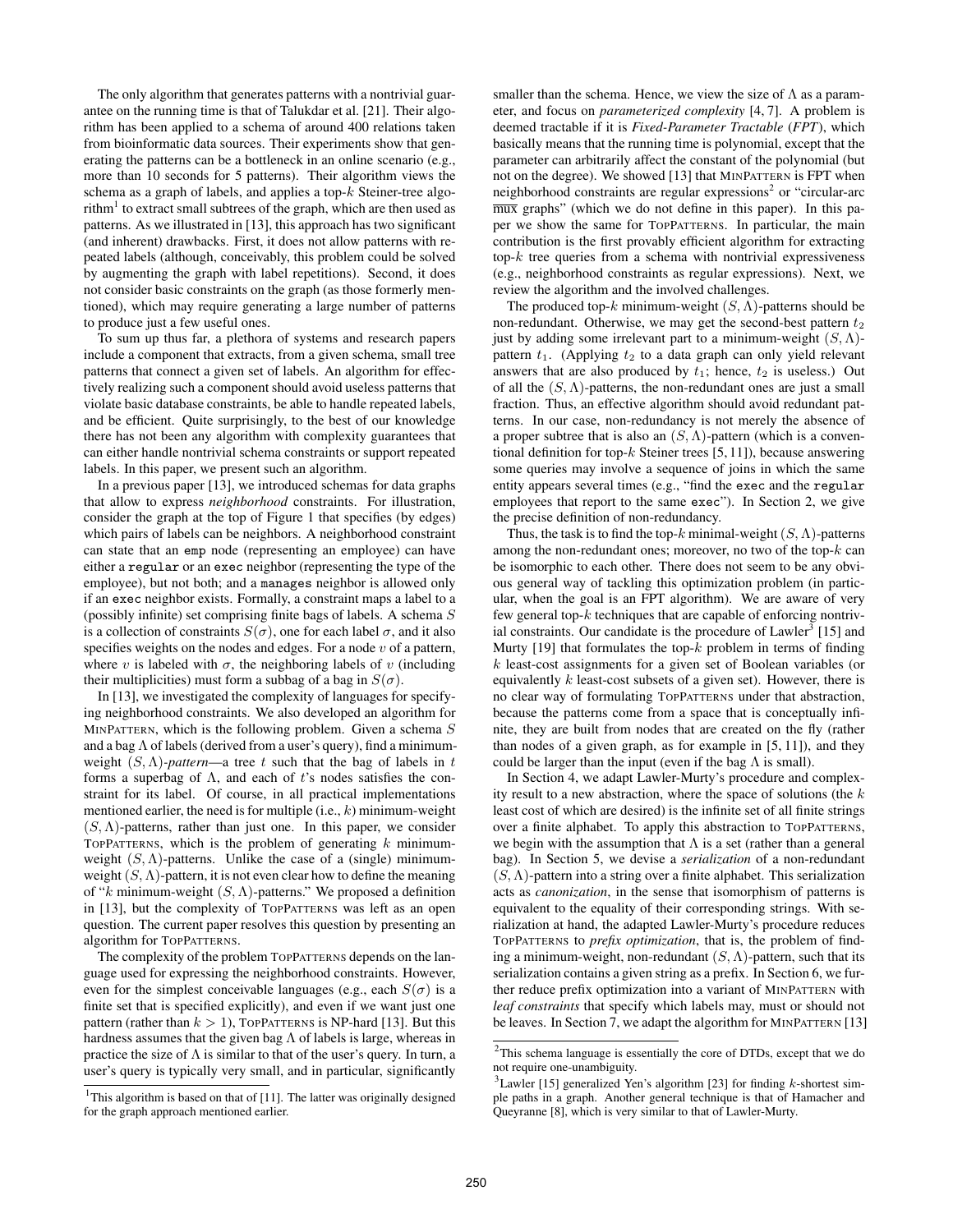to handle leaf constraints. This sequence of adaptations and reductions is our algorithm for TOPPATTERNS. In Section 8, we discuss how to generalize the algorithm (and complexity result) to the case where  $\Lambda$  is a general bag.

Our algorithm for TOPPATTERNS is generic in the sense that it does not depend on a specific language of neighbor constraints. Instead, the algorithm is a reduction of TOPPATTERNS to a generalization of the *exact-cover* problem, denoted by MINLBEXC and defined in Section 2.8. Our algorithm is FPT if there is an FPT solver of MINLBEXC for the given language of neighborhood constraints. By adapting known results [13], it follows that our algorithm is FPT for the aforementioned constraint languages (regular expressions and circular-arc mux graphs). It should be noted that some subtle changes in the latter cause MINPATTERN to become  $W[1]$ -hard [13], thereby implying that an FPT algorithm for TOPPATTERNS is unlikely to exist [7].

# 2. FORMAL SETTING

In this section, we describe the formal setting of this work and give some basic notation.

#### 2.1 Bag Notation

Recall that a *bag* (or *multiset*) is a pair  $b = (X, \mu_b)$ , where X is a set and  $\mu_b: X \to \mathbb{N}$  is a *multiplicity function* that maps every element  $x \in X$  to its multiplicity  $\mu_b(x)$  (which is a positive integer). To distinguish a bag from a set, we use double braces instead of braces; for example,  $\{0, 1, 1\}$  is a set of size 2 (and is equal to  $\{0, 1\}$ , whereas  $b = \{0, 1, 1\}$  is a bag of size 3 with  $\mu_b(0) = 1$ and  $\mu_b(1) = 2$ .

We use  $\uplus$  to denote bag union. Containment of bags takes multiplicities into account. Thus, given two bags  $b = (X, \mu_b)$  and  $\overline{b'} = (X', \mu_{b'})$ , we say that *b* is a *subbag* of *b'*, denoted by  $b \subseteq b'$ , if  $X \subseteq X'$  and  $\mu_b(x) \leq \mu_{b'}(x)$  for all  $x \in X$ .

For a set B of bags, we define the *containment closure* of B, denoted by  $[[B]]$ , as the set of bags

$$
\llbracket B \rrbracket \stackrel{\text{def}}{=} \bigcup_{b \in B} \{b' \mid b' \subseteq b\},\
$$

that is,  $\llbracket B \rrbracket$  comprises all the bags of B and their subbags.

## 2.2 Labels and Regular Expressions

We fix an infinite set  $\Sigma$  of *labels*. The set of all the finite bags of labels is denoted by  $\mathcal{F}_{\Sigma}$ . We assume that there is a total order  $\prec$ on  $\Sigma$ . To simplify our complexity analysis, we further assume that  $\sigma_1 \prec \sigma_2$  can be tested in constant time (given  $\sigma_1$  and  $\sigma_2$ ).

Regular expressions over  $\Sigma$  are defined by the language

$$
e := \sigma \mid \epsilon \mid e^* \mid e? \mid ee \mid e \vee e
$$

where  $\sigma \in \Sigma$  and  $\epsilon$  is the empty string. A regular expression e defines the language  $\mathcal{L}(e)$ , which is the set of all the strings over  $\Sigma$  that match the expression *e*. We define the *bag language*  $\mathcal{L}^{\mathrm{b}}(e)$ of e in the standard way (e.g., as in [1]):  $\mathcal{L}^{b}(e)$  is the set of all the bags  $b \in \mathcal{F}_{\Sigma}$ , such that the elements of b can be ordered to form a word in  $\mathcal{L}(e)$  (in other words, for some string  $x \in \mathcal{L}(e)$ , every label has the same multiplicity in both  $x$  and  $b$ ).

#### 2.3 Graphs, Schemas and Patterns

We consider undirected graphs with labeled nodes. Section 8 extends our results to the directed variant of the problem we study. For a graph g, the sets of nodes and edges are denoted by  $\vee(g)$  and E(g), respectively. Note that an edge of E(g) is a set  $\{u, v\} \subseteq V(g)$ where  $u \neq v$ . For a node  $v \in V(g)$ , the label of v is denoted by

 $\lambda^{g}(v)$ . If U is a subset of  $V(g)$ , then  $\lambda^{g}(U)$  denotes the bag that is obtained from U by replacing each node u with its label  $\lambda^g(u)$ (that is, the multiplicity of each label  $\sigma$  is  $|\{u \in U \mid \lambda^g(u) = \sigma\}|$ ). Note that  $\lambda^g(v) \in \Sigma$  and  $\lambda^g(U) \in \mathcal{F}_{\Sigma}$ . For a node v of g, the set of neighbors of v is denoted by nbr<sup> $g(v)$ </sup>. Usually, the graph g is clear form the context, and then we may write just  $\lambda(v)$ ,  $\lambda(U)$  and nbr(v) instead of  $\lambda^g(v)$ ,  $\lambda^g(U)$  and nbr<sup>g</sup>(v), respectively.

A *tree* is a connected and acyclic graph. A *leaf* is a node v that is incident to at most one edge. A non-leaf node is *internal*. We use leaves $(t)$  and internal $(t)$  to denote the set of all the leaves and the set of all the internal nodes, respectively, of the tree t.

Graphs represent data and the valid ones are those that satisfy the constraints imposed by the schema. We use lb-constraints ("lb" stands for "label bags"), which are a specific type of *neighborhood constraints*. Formally, an *lb-constraint* is a (possibly infinite) subset of  $\mathcal{F}_{\Sigma}$ . A *schema* (or *graph schema*) S is a mapping over a finite set of labels, denoted by  $dom(S)$ . The schema S maps every label  $\sigma \in dom(S)$  to an lb-constraint  $S(\sigma)$ . A graph g con*forms to* S, denoted by  $g \models S$ , if for all nodes  $v \in V(g)$  it holds that  $\lambda(v) \in dom(S)$  and  $\lambda(nbr(v)) \in S(\lambda(v))$ . That is, the bag of labels appearing in the neighbors of  $v$  is an element of the lbconstraint to which the label of  $v$  is mapped.

For complexity analysis, we assume that an lb-constraint is represented by an *lb-specification*, which is a finite string in the language of the computational model at hand. In [13], several languages of lb-specifications are discussed. In one of them, a regular expression *e* specifies the lb-constraint  $\mathcal{L}^b(e)$ ; this is the language we use in our examples throughout the paper.

A tree is called a *pattern* (a.k.a. *twig pattern*) when it denotes an expression that is evaluated over a graph. Next, we discuss how to define validity of patterns. Suppose, for example, that a schema S maps the label  $\sigma$  to the lb-constraint  $\{\{\tau_1, \tau_2\}, \{\tau_1, \tau_2, \tau_2\}\}.$ Thus, if a graph g conforms to S, then a node labeled with  $\sigma$  must have either two or three neighbors, such that exactly one is labeled with  $\tau_1$  and the others—with  $\tau_2$ . However, a query may refer to only some neighbors; for example, "find edges, such that one endpoint is labeled with  $\sigma$  and the other—with  $\tau_2$ ." We can express this query by the pattern consisting of  $v_1$  and  $v_2$  connected by an edge and labeled with  $\sigma$  and  $\tau_2$ , respectively. This pattern does not conform to the schema S, because the node labeled with  $\sigma$  has only one neighbor. However, as an expression over a graph that conforms to S, this pattern does not violate the lb-constraint  $S(\sigma)$ , because the bag comprising the labels of the neighbors of  $v_1$  is contained in some bag of  $S(\sigma)$ . This example motivates the definition of an S-pattern given below.

Let S be a schema. We denote by  $\llbracket S \rrbracket$  the schema that is obtained from S by replacing every  $S(\sigma)$  (where  $\sigma \in dom(S)$ ) with its containment closure  $\llbracket S(\sigma) \rrbracket$ .

DEFINITION 2.1. Let S be a schema, let  $\Lambda \in \mathcal{F}_{\Sigma}$  be a finite bag of labels, and let t be a tree. We say that t is an S*-pattern* if  $t \models \llbracket S \rrbracket$ , a *Λ*-pattern if  $\Lambda \subseteq \lambda(\mathsf{V}(t))$ , and an  $(S, \Lambda)$ -pattern if t is both an S-pattern and a  $\Lambda$ -pattern.  $\square$ 

EXAMPLE 2.2. Let  $s'$  be the graph at the top of Figure 1. We define the schema S' as follows. The labels of  $dom(S')$  are the eight nodes of  $s'$  (i.e., exec, regular, etc.). For all  $\sigma \in dom(S'),$ the lb-constraint  $S'(\sigma)$  comprises all the finite bags over the neighbors of  $\sigma$  in the graph s'. For example,  $S'$  (dept) is the set that consists of every bag that consists of manages, worksIn and pMember, each appearing zero or more times. Let  $\Lambda$  be the bag at the bottom of Figure 1, namely {{exec, project, regular}}. Every pattern in Figure 2 is an  $(S', \Lambda)$ -pattern (that describes a relationship involving a regular employee, an executive, and a project).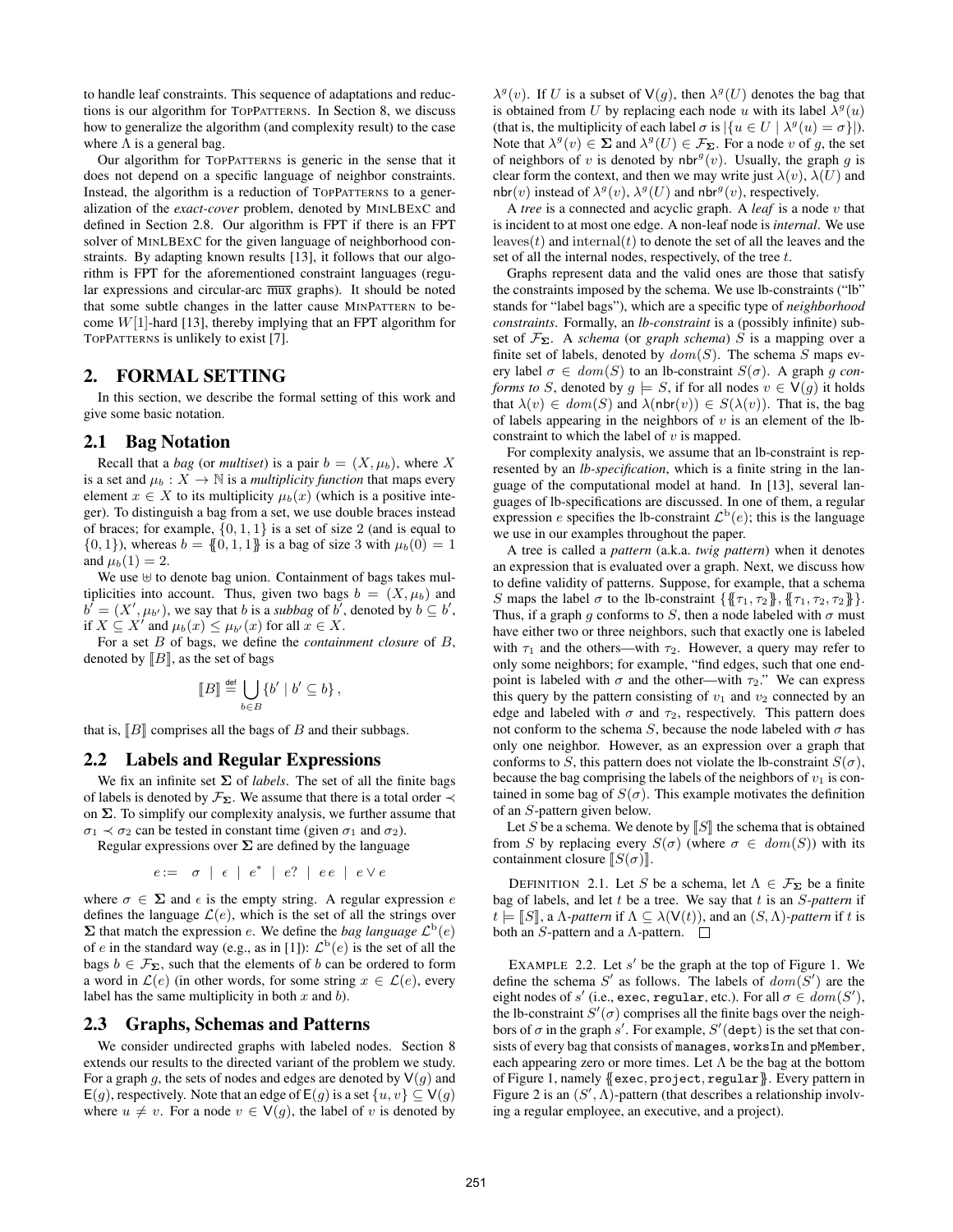

Figure 1: Schema S (given by regular expressions) and bag  $\Lambda$ 

Let  $S$  be a schema with the same domain as  $S'$ , but now assume that the lb-specifications are given by the regular expressions in the middle of Figure 1. Hence,  $S(\sigma)$  is  $\mathcal{L}^{b}(e_{\sigma})$ , where  $e_{\sigma}$  is the regular expression assigned to  $\sigma$  in the middle of Figure 1. For example,  $S$ (emp) =  $\mathcal{L}^5(e)$ , where e is the expression (regular | (exec manages<sup>∗</sup> )) worksIn<sup>∗</sup> pMember<sup>∗</sup> . In particular, note that none of the bags of  $S$ (emp) contain both regular and exec, and hence,  $t_1$  is not an S-pattern. Similarly, none of the bags of  $S$ (emp) contain both regular and manages, and therefore  $t_2^\prime$  is not an  $S$ pattern as well. On the other hand, the reader can verify that each  $t_i$  (1  $\leq i \leq 4$ ) is an  $(S, \Lambda)$ -pattern.  $\square$ 

#### 2.4 Non-Redundant Patterns

To define of a *non-redundant* pattern, we fix a label  $\star \in \Sigma$  that is assumed to be never used in the schema  $S$  and the bag  $\Lambda$  of labels. An *output designation* of a  $\Lambda$ -pattern  $t$  is a tree  $t'$  that is obtained as follows. We choose  $|\Lambda|$  nodes of t whose labels form the same bag as Λ and *designate* them as the *output*; we then replace the label of every non-output node with  $\star$ . A  $\Lambda$ -pattern is *basic* if it has no proper subtree that is also a  $\Lambda$ -pattern (i.e., removing any leaf results in a non-Λ-pattern). A Λ-pattern is *non-redundant* if some output designation converts it into a basic  $Λ$ -pattern.<sup>4</sup>

EXAMPLE 2.3. Consider again the Λ-patterns  $t_1, \ldots, t_4$  of Figure 2. Each of  $t_1$ ,  $t_2$  and  $t_4$  is basic and, hence, non-redundant. The pattern  $t_3$  is not basic, because if we remove the project node at the top left (which is a leaf), the result is still a  $\Lambda$ -pattern. However,  $t_3$  is non-redundant, because it becomes basic if the output designation includes the left project node. Note that if we choose the right project node for the output, then  $t_3$  does not become basic. Given the bag  $\Lambda' = \{\{ \text{exec}, \text{regular} \}, \text{only } t_1 \text{ is a non-} \}$ redundant (and also basic)  $\Lambda'$ -pattern, while each of  $t_2$ ,  $t_3$  and  $t_4$  is a redundant  $\Lambda'$ -pattern.

An easy observation is that a  $\Lambda$ -pattern t is non-redundant if and only if no label has a higher multiplicity among the leaves of  $t$  than in  $\Lambda$ . For later use, we record this observation as a proposition.

PROPOSITION 2.4. *Let* Λ *be a bag of labels. A tree* t *is a nonredundant*  $\Lambda$ *-pattern if and only if*  $\lambda$ (leaves(t))  $\subseteq \Lambda \subseteq \lambda$ ( $V(t)$ ).



Figure 2: Non-redundant Λ-patterns  $t_i$  under  $S$  (Figure 1), and  $t_i'$  under  $S'$  (Example 2.2), for  $\Lambda = \{\mskip-5mu\{ \text{exec}, \text{project}, \text{regular} \}\mskip-5mu\}$ 

#### 2.5 Weights

When extracting patterns from schemas, some labels may be preferred over others, and some relationships could be viewed as stronger than others. To accommodate that, a schema may assign weights to labels and edges. Formally, a *weight function* for a schema S is a mapping  $W : dom(S) \cup (dom(S) \times dom(S)) \rightarrow$  $[0, \infty)$  that is symmetric over  $dom(S) \times dom(S)$ . By *symmetric* we mean that  $W(\sigma, \tau) = W(\tau, \sigma)$  for all  $\sigma$  and  $\tau$  in  $dom(S)$ .

A weight function  $W$  for  $S$  is naturally extended to any graph  $g$ over  $dom(S)$  by defining  $W(g)$  as follows.

$$
W(g) \stackrel{\text{def}}{=} \sum_{v \in V(g)} W(\lambda(v)) + \sum_{\{u,v\} \in E(g)} W(\lambda(u), \lambda(v)) \tag{1}
$$

A *weighted schema* comprises a schema S and a weight function W for  $\tilde{S}$ , and is denoted by  $S^W$ . However, when W is irrelevant, we may omit it from  $S^W$ . In particular, "S-pattern" and " $S^W$ pattern" have the same meaning.

EXAMPLE 2.5. Consider again the schema  $S$  of Figure 1. The figure also defines a weight function  $W$ , so the figure actually defines a weighted schema  $S^W$ . Let  $W'$  be the same as  $W$ , except that  $W'(\text{project}, \text{pMember}) = 2$  and  $W'(\text{pMember}, \text{project}) = 1$ 2. Now, consider the trees  $t_1$ ,  $t_2$  and  $t_3$  of Figure 2. The reader can easily verify that  $W'(t_1) = 4 * 1 + 2 * 2 = 8$ ,  $W'(t_2) =$  $7 * 1 + 1 * 2 = 9$ , and  $W'(t_3) = 4 * 1 + 3 * 2 = 10$ .

In [13], we studied the problem MINPATTERN, namely, finding a minimal pattern.

PROBLEM 2.6. The problem MINPATTERN accepts as input a weighted schema  $S^W$  and a bag  $\Lambda \in \mathcal{F}_{\Sigma}$ . The goal is to find a minimal  $(S, \Lambda)$ -pattern.  $\square$ 

#### 2.6 Top-k Patterns

Consider a weighted schema  $S^W$  and a bag  $\Lambda \in \mathcal{F}_{\Sigma}$ . Let k be a natural number. We say that T is a *top-*k *set* of (S, Λ)-patterns if  $|T| = k$  and all of the following hold.

- 1. No two distinct members of  $T$  are isomorphic.
- 2. Each  $(S, \Lambda)$ -pattern in T is non-redundant.
- 3. For all non-redundant  $(S, \Lambda)$ -patterns  $t'$ , either  $t'$  is isomorphic to some  $t \in T$ , or  $W(t') \geq W(t)$  for all  $t \in T$ .

<sup>4</sup> In [13], basic and non-redundant Λ-patterns are called *non-redundant* and *weakly non-redundant*, respectively.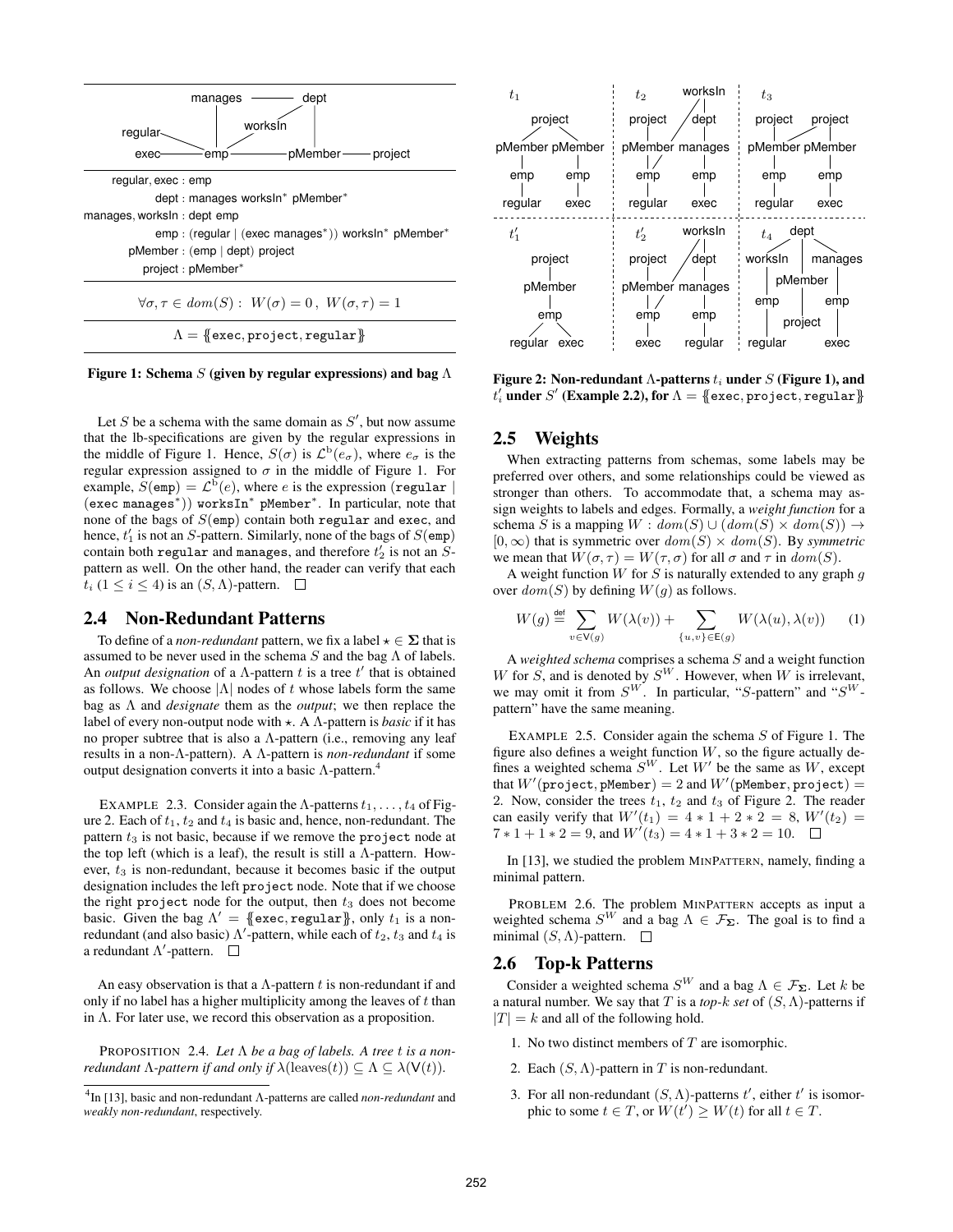If there are only  $k' < k$  non-redundant and pairwise non-isomorphic  $(S, \Lambda)$ -patterns, then a top- $k$  set is defined to be a top- $k'$  set.

EXAMPLE 2.7. We continue with our running example, where the schema  $S^{W}$  and the bag  $\Lambda$  are those of Figure 1. Now, consider the patterns  $t_i$  in Figure 2. The reader can verify that  $t_1$  is the minimal  $(S, \Lambda)$ -pattern. Hence,  $\{t_1\}$  is the unique top-1 set. Similarly, the second-minimal  $(S, \Lambda)$ -pattern is  $t_3$ , and hence,  $\{t_1, t_3\}$ is a top-2 set. Finally, each of  $t_2$  and  $t_4$  is a third-minimal  $(S, \Lambda)$ pattern, and therefore both  $\{t_1, t_3, t_2\}$  and  $\{t_1, t_3, t_4\}$  are top-3 sets. Of course, if we used some other weight function  $W$ , then these top- $k$  sets could be different.  $\Box$ 

Our main contribution is an algorithm for TOPPATTERNS, which generalizes MINPATTERN (finding a minimum-weight  $(S, \Lambda)$ -pattern) to the problem of finding a top- $k$  set of  $(S, \Lambda)$ -patterns.

PROBLEM 2.8. The problem TOPPATTERNS accepts as input a weighted schema  $S^{W}$ , a bag  $\Lambda \in \mathcal{F}_{\Sigma}$  and a natural number k. The goal is to find a top- $k$  set of  $(S, \Lambda)$ -patterns.  $\square$ 

# 2.7 Complexity Measure

The complexity of TOPPATTERNS (MINPATTERN being a special case) depends on the language for lb-specifications in use. However, even for extremely simple languages, finding a minimumweight  $(S, \Lambda)$ -pattern is already NP-hard [13]. Nevertheless, in practical scenarios the input bag  $\Lambda$  is typically very small, because it corresponds to a user query. Thus, our main yardstick for efficiency is *fixed-parameter tractability* [4, 7], where |Λ| is the parameter. Formally, an algorithm for solving MINPATTERN is *Fixed-Parameter Tractable* (abbr. FPT) if its running time is bounded by a function of the form  $f(|\Lambda|) \cdot p(||S^W||)$ , where  $f(m)$  is a computable function (e.g.,  $2^m$ ),  $p(n)$  is a polynomial, and  $||S^W||$  is the size of the representation of  $S^W$ . (Usually, we do not formally define  $||S^W||$ , but rather assume a simple encoding.) A weaker yardstick for efficiency, in the spirit of *data complexity* [22], is *polynomial time* under the assumption that |Λ| is *fixed*.

For simplicity of analysis, we assume that each arithmetic operation (which is always addition in this paper) has a unit cost.

#### 2.8 Labeled-Bag Cover

In the remainder of the paper we give an FPT algorithm for TOPPATTERNS. The algorithm is a reduction to a variant of the problem *minimum labeled-bag cover* [13]. This problem, which we denote by MINLBC, is the following. The input consists of a bag  $\Gamma$ , an lb-constraint B, and a set C of triples  $\Delta = (b, \tau, w)$ , where b is a bag,  $\tau \in \Sigma$  is the *label* of  $\Delta$ , and  $w \in [0, \infty)$  is the *weight* of  $\Delta$ . A *legal cover* (*of*  $\Gamma$  *by*  $C$ ) is a bag  $\{\! \{\Delta_1, \ldots, \Delta_n\} \! \}$ , such that each  $\Delta_i$ is a triple  $(b_i, \tau_i, w_i)$  in C,  $\Gamma \subseteq \biguplus_{i=1}^n b_i$  and  $\{\tau_1, \ldots, \tau_n\} \in [\![\mathcal{B}]\!]$ ;<br>the weight of the legal cover is the sum  $\sum_{i=1}^n w_i$ . As in the ordithe *weight* of the legal cover is the sum  $\sum_{i=1}^{n} w_i$ . As in the ordinary set-cover problem, the goal is to find a legal cover that has a minimal weight. The problem *minimum labeled-bag exact cover*, which we denote by MINLBEXC, is the same as MINLBC, except that the legal cover  $\{\!\{\Delta_1,\ldots,\Delta_n\}\!\}$  is now required to be such that  $\Gamma$  is *equal to* (and not just *a subbag of*)  $\biguplus_{i=1}^{n} b_i$ .

In [13], it was shown that MINLBC, parameterized by  $|\Gamma|$ , is FPT if lb-specifications are in the language of regular expressions. Essentially the same algorithm (with very minor changes) works for MINLBEXC. Hence, we have the following theorem.<sup>5</sup>

THEOREM 2.9. *If lb-specifications are regular expressions, then* MINLBEXC *can be solved in time polynomial in the input size and*  $2^{|\Gamma|}$  (hence, MINLBEXC *is FPT when parameterized by*  $|\Gamma|$ ).

<sup>5</sup>The same result holds for the case where lb-specifications are given as *circular-arc mux graphs* [13].

## 3. MAIN RESULT

The main result of this paper is that TOPPATTERNS is FPT whenever MINLBEXC is FPT.

THEOREM 3.1. *The following holds for any language of lbspecifications. If* MINLBEXC *(parameterized by* |Γ|*) is FPT, then* TOPPATTERNS (parameterized by  $|Λ|$ ) is FPT in  $||S^W||$  and  $k$ .

By combining Theorem 3.1 with Theorem 2.9, we get the following result.<sup>5</sup>

COROLLARY 3.2. *If lb-specifications are regular expressions, then* TOPPATTERNS (parameterized by  $|\Lambda|$ ) is FPT in  $\|S^{\tilde{W}}\|$  and k.

We now discuss the implication of Theorem 3.1 on the complexity of TOPPATTERNS when  $\Lambda$  is of a fixed size (rather than a parameter). Let c be a natural number. The definition of c*-bounded* TOPPATTERNS is the same as TOPPATTERNS, except that we make the assumption that  $|\Lambda| \leq c$  (note that there is no restriction on the size of the schema S). Similarly, |Γ| ≤ c in c*-bounded* MINLBEXC. For a language of lb-specifications, *containment checking* is the problem of testing whether  $b \in \mathcal{B}$ , when the input is a bag  $b \in \mathcal{F}_{\Sigma}$ and an lb-constraint  $\beta$  represented by an lb-specification. The problem c*-bounded containment checking* is the same as containment checking, except that  $|b| \leq c$  is assumed. It is straightforward to show that a polynomial-time procedure for c-bounded containment checking is sufficient for efficiently solving c-bounded MINLBEXC. We get the following corollary of Theorem 3.1, relating c-bounded TOPPATTERNS to c-bounded containment checking.

COROLLARY 3.3. *Let* c *be a fixed natural number. For a language of lb-specifications, if* c*-bounded containment checking is in polynomial time, then* c*-bounded* TOPPATTERNS *can be computed in polynomial time in*  $\|S^W\|$  *and k.* 

In the following sections, we first assume that Λ is a *set* rather than a general *bag*, that is, the multiplicity of each label in  $\Lambda$  is 1. In Section 8, we show how to extend our results to a general  $\Lambda$ .

# 4. ADAPTING LAWLER-MURTY'S REDUCTION

*Lawler-Murty's reduction* [15, 19] is a general technique for topk problems (Lawler [15] generalized Yen's algorithm [23] for finding k-shortest simple paths between two given nodes in a graph). Essentially, that technique efficiently reduces a top- $k$  problem to a constrained optimization problem. The latter is the problem of finding the best (namely, top-1) solution under some constraints. In order to apply Lawler-Murty's reduction to a specific top-k problem, we should provide an efficient algorithm for the constrained optimization problem.

In Yen's algorithm  $[23]$  for k-shortest paths as well as in some other cases (e.g.,  $[5, 11]$ ), the top- $k$  results can be viewed as substructures of the input, and so can the generated constraints. For example, in some applications [5,11,23] the input includes a graph, the results are paths or subtrees of that graph, and the constraints are inclusions and exclusions of edges. As another example, in Lawler's generalization [15] the input contains Boolean variables, the results are (scored) truth assignments to these variables, and constraints are partial truth assignments. That, however, is no longer true when applying Lawler-Murty's reduction to the problem of extracting the top- $k$  patterns from a schema—there could be infinitely many patterns, and there is no bound on their size (in particular, a result could be larger than the input). In turn, those patterns give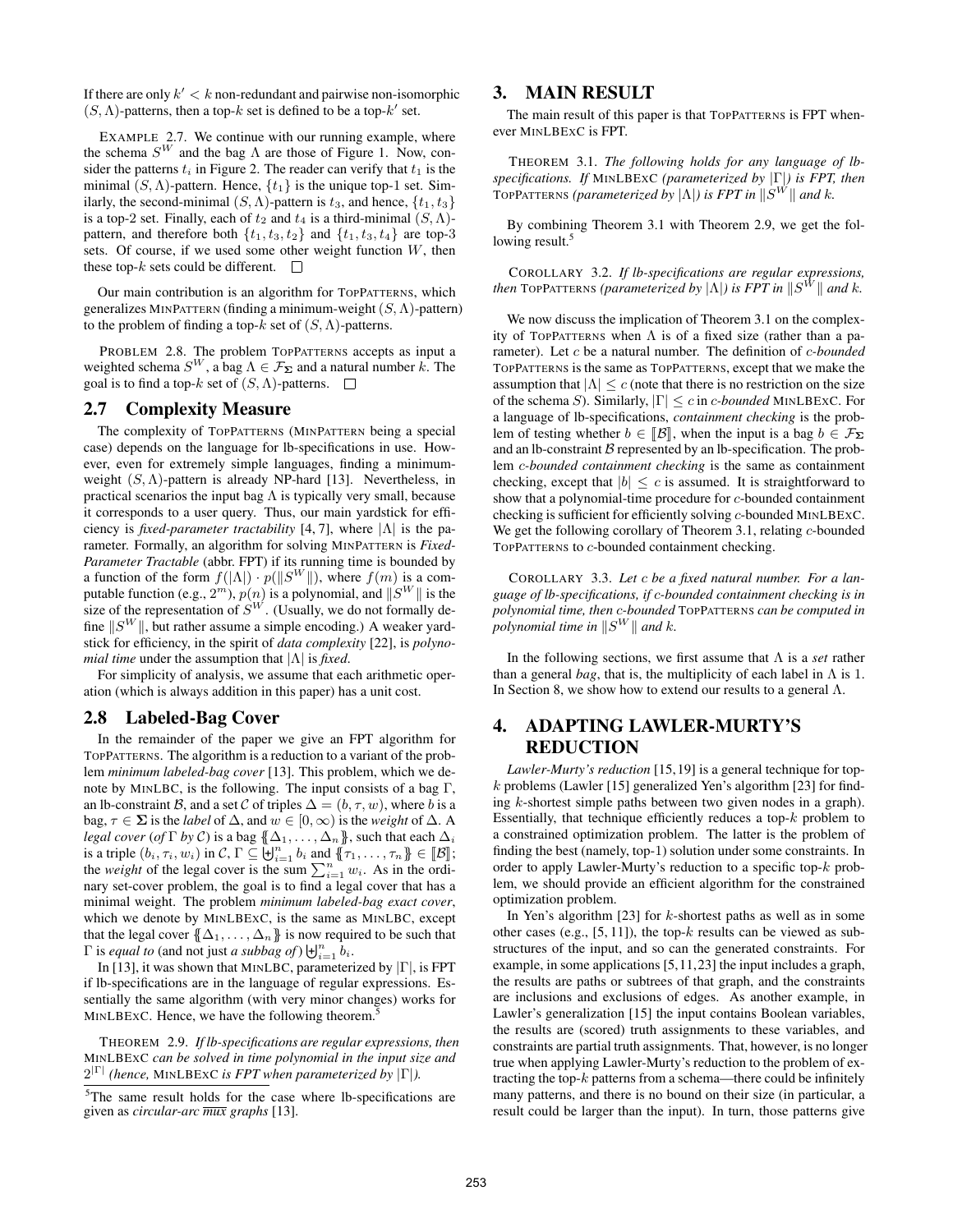rise to constraints of an unbounded size (and again, a constraint could be larger than the input). Therefore, we cannot (or at least it is not clear how to) represent and handle constraints in the same manner that Lawler-Murty's reduction does. In the next section, we adapt Lawler-Murty's reduction to the case of this paper.

#### 4.1 Adaptation

We first describe an abstraction of top- $k$  problems. Given an input x, the top-k objects to be found are not parts of  $x$  (e.g., subtrees) or assignments to Boolean variables given in  $x$ . Instead, each instance of the input is an encoding of infinitely many objects and their weights. Formally, an *instance* x comprises a finite alphabet  $\Gamma_x$  and a weight function  $w_x : \Gamma_x^* \to \mathbb{R} \cup {\infty}$ , where  $\Gamma_x^*$  is the set of all finite strings over Γ<sub>x</sub>. A *top-strings problem* is defined over a set P of instances as follows. Given an instance  $x \in P$  and a natural number k, the goal is to find a set  $T \subseteq \Gamma_x^*$  with the following two properties:

- 1.  $|T| = k$ .
- 2.  $w_x(\mathbf{t}) \leq w_x(\mathbf{s})$  for all  $\mathbf{t} \in T$  and  $\mathbf{s} \in \Gamma_x^* \setminus T$ .

As for computational complexity, each instance  $x \in P$  is represented by some finite string, and we denote by  $||x||$  the length of this string. We assume the following. First, the alphabet  $\Gamma_x$  can be computed in polynomial time in  $||x||$ . Second, the weight  $w_x(\mathbf{s})$ , where s is a string in  $\Gamma_x^*$ , can be computed in polynomial time in  $||x||$  and  $|s|$  (the latter is the length of the string s).

COMMENT 4.1. We allow  $\infty$  as a possible weight in order to *model strings that are of no interest. Alternatively, we could assume that*  $w_x$  *is undefined for such strings. However, assuming that every string has a weight (even though it could be* ∞*) results in a simpler abstraction.*

If s and t are strings, then we denote by  $s \leq_{prfx} t$  the fact that s is a prefix of t. Note that we do *not* assume that the weight function  $w_x$  is monotone. That is, it could be the case that  $w_x(\mathbf{s}) > w_x(\mathbf{t})$ even if  $s \preceq_{\text{prfx}} t$ .

A constrained optimization problem is an essential part of Lawler-Murty's reduction, and we now describe its abstraction. The goal of a *prefix-constrained optimization problem* (or just *prefix optimization* for short) is to find a minimum-weight string that has a given prefix u. More formally:

PROBLEM 4.2. Let  $P$  be a set of instances. Prefix optimization over P is the following problem. Given  $x \in P$  and  $\mathbf{u} \in \Gamma_x^*$ , find a string  $\mathbf{t} \in \Gamma_x^*$  such that:

- 1.  $\mathbf{u} \preceq_{\text{prfx}} \mathbf{t}$ .
- 2.  $w_x(\mathbf{t}) \leq w_x(\mathbf{s})$  for all  $\mathbf{s} \in \Gamma_x^*$  with  $\mathbf{u} \preceq_{\text{prfx}} \mathbf{s}$ .

An algorithm that solves the prefix optimization over  $P$  is called a *prefix optimizer* for P. In particular, a prefix optimizer A gets as input an instance  $x \in P$  and a string  $\mathbf{u} \in \Gamma_x^*$ , and outputs a string  $A(x, u) \in \Gamma_x^*$ . To simplify our complexity analysis, we assume that A returns the weight of  $A(x, u)$  in addition to the string  $A(x, u)$  itself (hence, there is no need to explicitly account for the cost of computing the weight).

In our adaptation of Lawler-Murty's reduction, a top-strings problem is solved by means of a prefix optimizer. The role of the prefix u is to encode the constraints that the solution  $\mathbf{t} = A(x, \mathbf{u})$  must satisfy. (Note that the size  $\bf{u}$  is not limited by that of  $x$ .) The time needed to solve a top-strings problem is determined by two factors: the running time of the prefix optimizer  $A$  and the size of the string

 $A(x, u)$ . We use the monotone functions f and q in order to state upper bounds on the former and the latter, respectively. The size of  $A(x, u)$  affects the running time, because  $A(x, u)$  may be used to create prefix constraints that subsequent solutions should satisfy. The formal result is given by the next theorem.

THEOREM 4.3 (ADAPTED LAWLER-MURTY'S REDUCTION). *Let* A *be a prefix optimizer for* P*, such that the running time of* A *is bounded by*  $f(||x||, |u|)$  *and*  $|A(x, u)| < g(||x||) + |u|$ *. Then in*  $\mathcal{O}\left(k^2\cdot\left|\Gamma_x\right|\cdot g(\left\|x\right\|)\cdot f(\left\|x\right\|,k\cdot g(\left\|x\right\|))\right)$  time, we can solve the *top-strings problem over* P*.*

In the following section, we formulate TOPPATTERNS as a topstrings problem. Later we show that TOPPATTERNS is FPT by devising a prefix optimizer and applying Theorem 4.3.

# 5. SERIALIZING PATTERNS

In this section, we formulate TOPPATTERNS as a top-strings problem. The set P of instances comprises all pairs  $(S^W, \Lambda)$ , where  $S^{W}$  is a weighted schema and  $\overline{\Lambda}$  is a set of labels. For  $x =$  $(S^{W}, \Lambda)$ , we define the alphabet  $\Gamma_x$  to be  $dom(S) \cup \{\lhd\}$ , where  $\leq$  is a special symbol that is not in  $\Sigma$ . Later, we will show how the symbol  $\triangleleft$  will be used for representing the structure of the tree (rather than the labels on its nodes). The strings in  $\Gamma_x^*$  represent the objects to be generated by TOPPATTERNS, namely, non-redundant  $(S, \Lambda)$ -patterns. Therefore, we should define how a non-redundant  $(S, \Lambda)$ -pattern is *serialized*, that is, encoded as a string over  $\Gamma_x$ . Actually, we define a function ser that maps every non-redundant Λ-pattern t to a string over Γ<sub>x</sub>, provided that t has only labels of  $dom(S)$ . If a string s represents a non-redundant  $(S, \Lambda)$ -pattern t (i.e.,  $s = ser(t)$ ), then its weight  $w_x(s)$  is  $W(t)$ ; otherwise,  $w_x(\mathbf{s}) = \infty.$ 

The serialization ser needs to be *sound* in the sense that two nonredundant  $\Lambda$ -patterns are mapped to the same string if and only if they are isomorphic; that is,  $ser(t_1) = ser(t_2)$  if and only if  $t_1$  and t<sup>2</sup> are isomorphic Λ-patterns. The serialization should also be *complete* in the sense that  $ser(t)$  is defined for every non-redundant Λpattern  $t$ . However, ser is not necessarily surjective, that is, some strings of  $\Gamma_x^*$  might not correspond to any  $\Lambda$ -pattern and, hence, their weight is infinity. Finally, we need to devise the mapping ser so that it will be possible to efficiently solve the prefix optimization.

Next, we explain the mapping ser. Suppose that  $t$  is a nonredundant Λ-pattern with  $q + 1$  leaves. By our assumption (in Section 3) that  $\Lambda$  is a set, Proposition 2.4 implies that the labels of all the leaves are different from one another and all of them belong to Λ. Recall that  $\prec$  is a total order over  $\Sigma$ . Hence, all the leaves of t can be arranged in a unique sequence  $(v_0, v_1, \ldots, v_q)$ , such that  $\lambda(v_{i-1}) \prec \lambda(v_i)$  for all  $i \in \{1, \ldots, q\}$ . We denote this sequence by  $\mathbf{l}(t)$  and use it to construct  $ser(t)$  in two steps. Let  $p_i$  (1 ≤ i ≤ q) be the unique shortest path of t from  $v_{i-1}$  to  $v_i$ . An *ascending-leaf* traversal of t is done as follows. We start by traversing the nodes of  $p_1$  from  $v_0$  to  $v_1$ . Then, we continue from the first unvisited node of  $p_2$  to  $v_2$ , and so on. The traversal ends at leaf  $v_q$  of  $p_q$ . For a node u of t, we define time(u) = i if u is the ith node to be visited. Note that time( $v_0$ ) = 1 and time( $v_a$ ) is the number of nodes in  $t$ . Observe that the ascending-leaf traversal is unique, and each node is visited exactly once. Hence,  $time(u)$  is fully determined by  $t$  and  $u$ .

EXAMPLE 5.1. Consider the schema S and the set  $\Lambda$  of Figure 1. In our examples, we assume that  $\prec$  is the dictionary order; particularly, dept  $\prec$  exec  $\prec$  project  $\prec$  regular. Consider the trees of Figure 3 (where  $t_1$  and  $t_3$  are also in Figure 2). The trees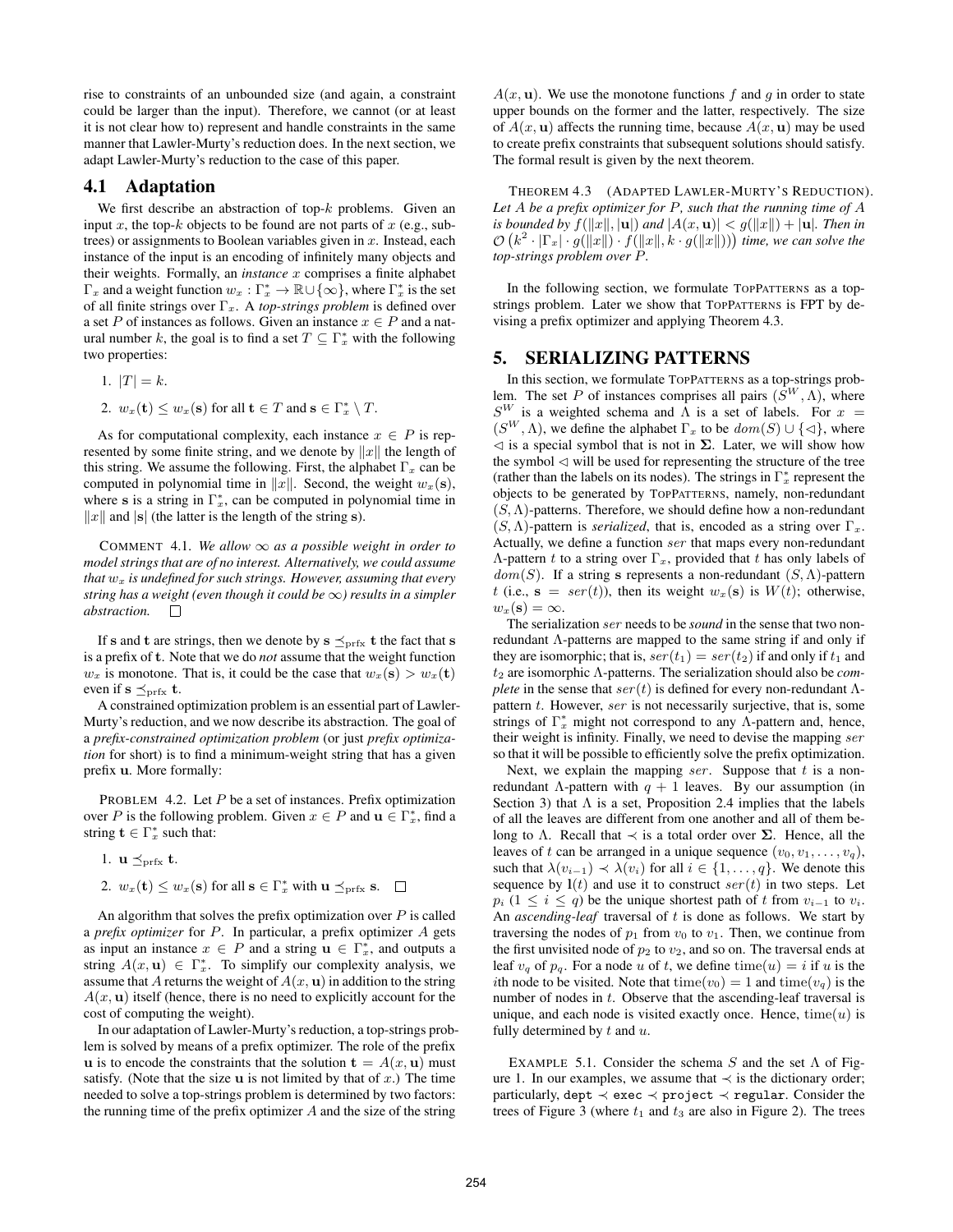

Figure 3: Visit times in ascending-leaf traversal

 $t_1$  and  $t_3$  are non-redundant Λ-patterns, and  $t_5$  is a non-redundant  $Λ'$ -pattern for  $Λ' = Λ ∪ { \text{depth} }$ . The trees  $t_6, t_7$  and  $t'_3$  are all nonredundant  $\Lambda^{\prime\prime}$ -patterns for  $\Lambda^{\prime\prime}=\{$ dept, exec, project}. Next to each node u in Figure 3, time(u) is written in a grey circle.  $\square$ 

An easy observation is that except for  $v_0$ , every node u of t has a unique neighbor u' such that  $time(u') < time(u)$ ; we define  $\Delta(v_0) = 1$  and  $\Delta(u) = \text{time}(u) - \text{time}(u')$ . Finally, the string  $ser(t)$  is obtained by iterating over the nodes u of t in ascending time(u), and for each u writing down  $\Delta(u) - 1$  occurrences of  $\triangleleft$ followed by the label  $\lambda(u)$ . (Recall that  $\triangleleft$  is the special symbol that belongs to every  $\Gamma_x$  but not to  $\Sigma$ .) As becomes apparent in the next example, if a label in  $ser(t)$  is followed by a  $\triangleleft$ , then its corresponding node in  $t$  is a leaf.

EXAMPLE 5.2. Consider again the trees of Figure 3.

 $ser(t_1) = exec, emp, pMember, project, pMember, emp, regular$ 

In particular,  $ser(t_1)$  does not contain  $\triangleleft$  because  $t_1$  is a path. But this is not the case for  $ser(t_3)$ .

$$
ser(t_3) = \mathtt{exec}, \mathtt{emp}, \mathtt{pMember}, \mathtt{project}, \mathtt{pMember}, \mathtt{project}, \newline \lhd, \mathtt{emp}, \mathtt{regular}
$$

For  $t_5$  we have:

$$
ser(t_5) = \text{dept}, \text{pMember}, \text{project}, \text{pMember}, \text{emp}, \text{exec} \\ \lhd, \lhd, \lhd, \text{pMember}, \text{project}, \lhd, \text{emp}, \text{regular}
$$

Finally, consider the trees  $t_6$  and  $t_7$  of Figure 3. While  $ser(t_6)$ starts with exec, the string  $ser(t_7)$  starts with dept. The reason is that dept  $\prec$  exec and dept is a leaf in  $t_7$  but not in  $t_6$ .  $\Box$ 

Clearly, ser is complete, that is, defined for every non-redundant  $\Lambda$ -pattern  $t$ . The following proposition shows that it is also sound.

**PROPOSITION** 5.3. *Two non-redundant*  $\Lambda$ -patterns  $t_1$  and  $t_2$ *are isomorphic if and only if*  $ser(t_1) = ser(t_2)$ *.* 

In order to obtain an algorithm for TOPPATTERNS by applying Theorem 4.3, we need to solve the following prefix-optimization problem.



Figure 4: The left part is tree(dept, worksIn, emp, exec), which is also tree(dept, worksIn, emp, exec,  $\lhd$ ); the right part is tree(dept, worksIn, emp, exec,  $\lhd$ , pMember)

PROBLEM 5.4. For instances  $x = (S^W, \Lambda)$ , prefix optimization is the following problem. Given a weighted schema  $S^{W}$ , a set  $\Lambda$  of labels and a string  $\mathbf{u} \in \Gamma_x^*$ , find a minimal-weight, nonredundant  $(S, \Lambda)$ -pattern t such that  $\mathbf{u} \preceq_{\text{prfx}} \text{ser}(t)$ , or determine that no such t exists.<sup>6</sup>  $\Box$ 

EXAMPLE 5.5. Let  $S^W$  be our usual schema (Figure 1), and let Λ be the set {dept, exec, project}. Consider again the patterns of Figure 3.

Let  $\mathbf{u} = \texttt{exec}, \texttt{emp}$ . Then  $t_6$  satisfies  $\mathbf{u} \preceq_{\text{prfx}} \text{ser}(t_6)$ . But for  $t_7$  it is not true that  $\mathbf{u} \preceq_{\text{prfx}} \text{ser}(t_7)$ , since  $\text{ser}(t_7)$  begins with dept. It can be shown that  $t_6$  is a minimal  $(S, \Lambda)$ -pattern t satisfying  $\mathbf{u} \preceq_{\text{prfx}} \text{ser}(t)$ ; therefore,  $t_6$  is a solution to the prefix optimization for the input  $S^{W}$ ,  $\Lambda$  and **u**.

Let  $\mathbf{v} = \text{depth}, \text{worksIn}, \text{emp}, \text{exec}, \lhd.$  The tree  $t_7$  satisfies  $\mathbf{v} \preceq_{\text{prfx}} \text{ser}(t_7)$ . Now,  $\mathbf{v} \preceq_{\text{prfx}} \text{ser}(t_3')$  is also true, but  $t_3'$  is not an S-pattern because the worksIn node has two *dept* neighbors.

Next suppose that  $w =$  dept, worksIn, emp, exec,  $\triangleleft$ ,  $\triangleleft$ . Then  $\mathbf{w} \preceq_{\text{prfx}} \text{ser}(t_3')$ , but again,  $t_3'$  is not an S-pattern. Actually, it is easy to show that no  $(S, \Lambda)$ -pattern t satisfies  $\mathbf{w} \preceq_{\text{prfx}} \text{ser}(t)$ .  $\square$ 

In the following two sections, we present an algorithm for the prefix optimization over instances  $x = (S^W, \Lambda)$ .

# 6. PREFIX OPTIMIZATION BY LEAF CONSTRAINTS

This section shows how to reduce the prefix optimization (stated in Problem 5.4) to the task of finding a minimal  $(S, \Lambda)$ -pattern under *leaf constraints*. So, for this section, we fix the input  $S^W$ ,  $\Lambda$ and  $\mathbf{u}$ . Recall that the goal is to find a minimum-weight,<sup>7</sup> nonredundant<sup>8</sup> (S,  $\Lambda$ )-pattern t such that  $\mathbf{u} \preceq_{\text{prfx}} ser(t)$ , or determine that no such  $t$  exists.

## 6.1 Consistency

We first discuss the issue of the *consistency* of the prefix u. We say that u is a *consistent prefix for* Λ if there exists a non-redundant Λ-pattern t, such that  $\mathbf{u} \preceq_{\text{prfx}} \text{ser}(t)$ . Note that consistency does not take the schema  $S$  into account. In particular, consistency of  $\bf{u}$ does not necessarily imply that there exists a non-redundant  $(S, \Lambda)$ pattern t, such that  $\mathbf{u} \preceq_{\text{prfx}} \text{ser}(t)$ .

Testing consistency can be done by trying to construct a subtree of a non-redundant Λ-pattern from u, as described next. If we succeed, then we denote this subtree by  $tree(u)$ .

We say that a label is *ordinary* if it is different from  $\triangleleft$ . Let **u** have  $n$  occurrences of ordinary labels. We partition  $u$  into segments  $s_1, \ldots, s_n$ . The segment  $s_i$  begins at the *i*th occurrence of

 $^{6}$ If no such t exists, then formally we return **u**, which has an infinite weight, and which can be represented by some special symbol (like *null*).  $7$ Minimum weight does not guarantee non-redundancy, because some

nodes and edges may have zero weight.

 $8$ The pattern we are looking for must be non-redundant, because  $ser$  is well defined only for non-redundant patterns.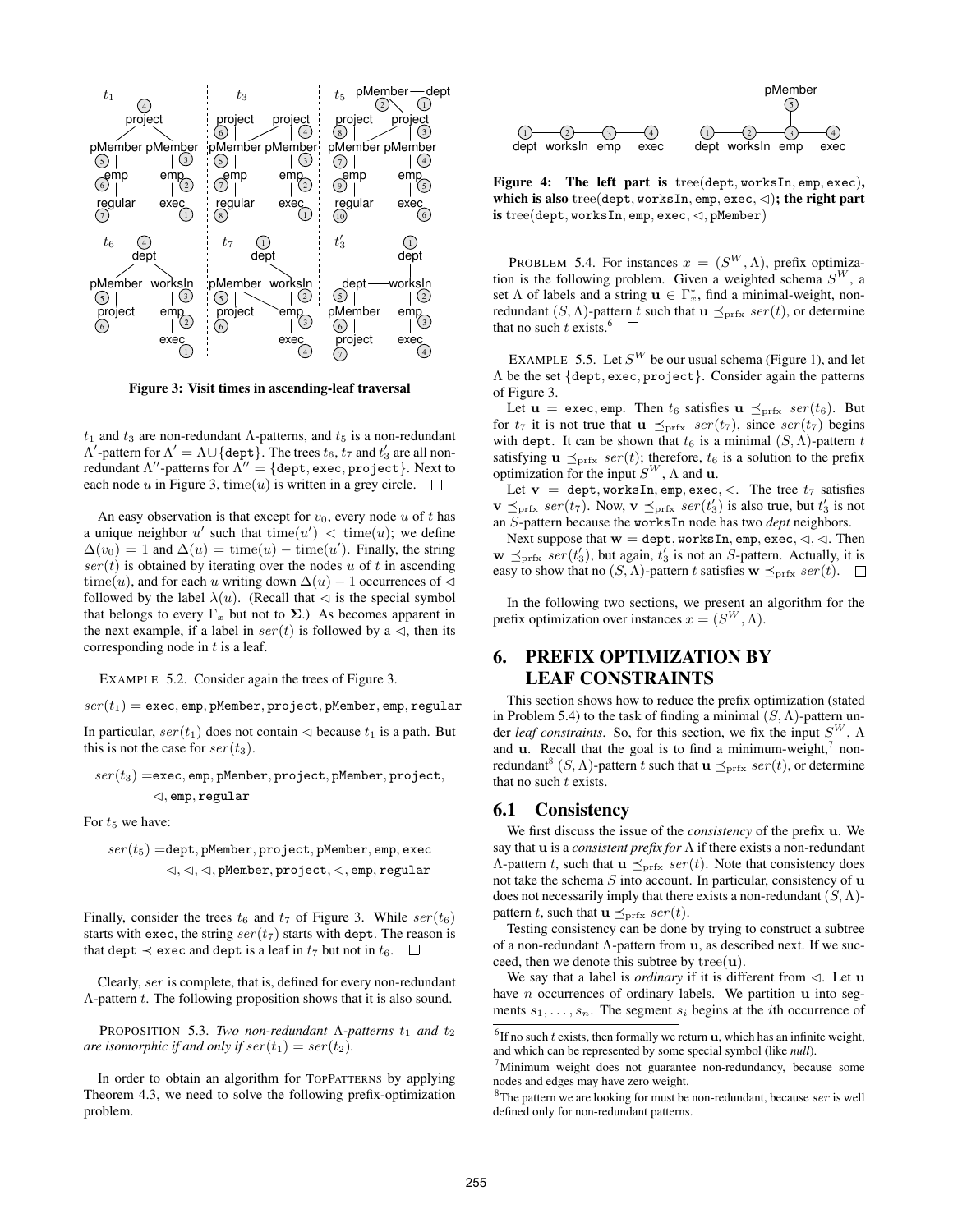an ordinary label and continues until the next one. Thus,  $s_i$  begins with an ordinary label followed by zero or more occurrences of  $\triangleleft$ . For each  $s_i$ , we create a node  $v_i$  that has the ordinary label that appears in  $s_i$ . For all i, we define<sup>9</sup> index $(v_i) = i$  and set cnt( $v_i$ ) to the number of  $\triangleleft$  in  $s_i$ . We say that  $v_i$  is a *definite leaf* if  $i = 1$  or  $\text{cnt}(v_i) > 0$ . We create an edge  $\{v_i, v_j\}$ , where  $i < j$ , if  $index(v_i) = index(v_i) - cnt(v_{i-1}) - 1$ . Figure 4 shows examples of trees created in this way.

The construction may fail for three main reasons. First, it is not well defined if there is a  $j > 1$ , such that  $index(v_j) - \text{cnt}(v_{j-1}) 1 \leq 0$ . Second, it creates a tree t that is inconsistent with **u**. This happens if there are  $v_j$  and  $v_i$ , such that  $index(v_i) = index(v_j) \text{cnt}(v_{i-1})-1$  and  $v_i$  is a definite leaf. It also happens if  $\text{cnt}(v_n)$ 0, but for every v that is not a definite leaf, index $(v)$  > index $(v_n)$ −  $\mathrm{cnt}(v_n) - 1.$ 

The last reason for failure is inconsistency with  $\Lambda$ . This happens if one of the following holds. First, either t is not a  $\Lambda$ -pattern or  $\text{cnt}(v_n) > 0$ , but some definite leaf has the largest (under  $\prec$ ) label of  $\Lambda$ . Second, the label of some definite leaf is not in  $\Lambda$ . Third, there are two definite leaves u and v, such that  $index(v) > index(u)$ , but  $\lambda(v) \prec \lambda(u)$ .

If the construction does not fail, then we can add a path  $p$  from a certain node v of tree(u), such that: v is not a definite leaf, and the path p includes all the labels of  $\Lambda$  that are missing from tree(u) and ends in a leaf labeled with the largest element of  $\Lambda$ . Hence, we succeed if and only if **u** is a consistent prefix for  $\Lambda$ .

In the sequel,  $v_{\text{last}}$  denotes the node of tree(u) with the largest index (i.e.,  $v_n$ ) and  $k_{\text{last}}$  denotes  $\text{cnt}(v_n)$  (i.e., the number of  $\triangleleft$  at the end of u).

#### 6.2 General Reduction

The reduction we present in this section is general in the sense that it does not depend on a particular language of lb-specifications.

Suppose that **u** is a consistent prefix for  $\Lambda$ . The goal is to expand tree(u) into a minimum-weight  $(S, \Lambda)$ -pattern  $t_{\min}$ , such that  $u \leq_{\text{prfx}} \text{ser}(t_{\text{min}})$ . Expanding tree(u) in one particular way is done by choosing some nodes of tree( $u$ ) and adding a subtree to each one of them. Obviously, there are many ways of choosing the nodes and subtrees, and we should consider all of them in order to find  $t_{\min}$ . Conceptually, we do it in two stages. Firstly, we create all possible subtrees for each node  $v$  of tree(u) and, secondly, we consider all combinations of those subtrees.

There are several constraints that should be satisfied by each expansion of  $tree(u)$ . We take care of some of those constraints (such as conformity to the schema  $S$ ) in the first stage, as explained in the next section. In the second stage, the main concern is that the resulting expansion will be a  $\Lambda$ -pattern. We should choose subtrees so that together with tree(u) they form an exact cover of  $\Lambda$ . We do it by using a MINLBEXC solver (see Section 2.8).

The input to the MINLBEXC solver is obtained as follows. For each node v of tree(**u**), we pick a unique label  $l_v$  and create triples of the form  $(L, l_v, w)$ , where  $L \subseteq \Lambda$ . Each triple  $(L, l_v, w)$  corresponds to a minimum-weight  $(S, L)$ -pattern  $t^{\prime}$  that satisfies some constraints (as explained later), and  $w$  is the weight of  $t'$ . Thus,  $L$ is the set of labels that  $t'$  can contribute to an exact cover of  $\Lambda$  if we add  $t'$  to tree(**u**) (by merging its root<sup>10</sup> with node *v*). Note that the labels  $l_v$  are needed only for the MINLBEXC solver, and we assume that they do not appear  $\Gamma_x^*$ , where x is the instance  $(S^W, \Lambda)$ .

We first explain intuitively how the triples  $(L, l_v, w)$  are created

and then give the formal details. For example, if  $v$  is a node of tree(u), such that its label  $\lambda(v)$  is in  $\Lambda$ , then we create the triple  $({\lambda}(v), l_v, 0)$ . This triple means that v can contribute  $\lambda(v)$  to the exact cover just by itself; that is, without adding a subtree at  $v$  and, hence, the weight is 0. Observe that if  $v$  is a definite leaf of  $u$ , then this is the only triple we can create for  $v$ , because  $v$  cannot have children in any expansion t of tree(**u**), such that  $\mathbf{u} \preceq_{\text{prfx}} \text{ser}(t)$ .

Let  $v'$  and  $v''$  be two consecutive leaves in an ascending-leaf traversal of some tree t. The fact that  $v''$  is the next leaf after  $v'$ follows just from the labels of the leaves; it is not affected at all by the relative positions of  $v'$  and  $v''$  in t. Thus, if we add some new subtrees to  $t$ , we can continue an existing ascending-leaf traversal of t provided that two conditions are satisfied. First, the new subtrees are not rooted at existing leaves. Second, the labels of all new leaves are greater (under  $\prec$ ) than those of all existing leaves.

However, in our case, the situation is a bit more complicated, because we want to continue a partial traversal, which is given by the prefix **u**. So, for example, if  $k_{\text{last}} > 0$  (i.e., **u** ends with one or more  $\triangleleft$ ), then a new node that is added at the end of u can be connected to an existing non-leaf node v only if  $index(v)$  <  $index(v<sub>last</sub>) - k<sub>last</sub>$ . This means the following. Suppose that we add some subtrees to existing non-leaf nodes. Then the subtree that has the next leaf (in the traversal) can be connected only to some of the existing non-leaf nodes, but the other subtrees can be connected to any one of them.

Suppose that the last label of **u** is that of  $v_{\text{last}}$  (i.e.,  $k_{\text{last}} = 0$ ). The first label l added at the end of **u** makes  $v_{\text{last}}$  a leaf (if  $l = \triangleleft$ ) or continues the path to the next leaf in the traversal (if l is ordinary). Either way (similarly to the case of  $k_{\text{last}} > 0$ ), the initial expansion of u determines the next leaf (after the last definite leaf of u) or is on the path that leads to the next leaf, which we denote by  $v_{\text{next}}$ . After reaching  $v_{\text{next}}$ , we can continue the traversal to the other new leaves provided that their labels are greater than  $\lambda(v_{\text{next}})$ .

It thus follows that the label of the first definite leaf  $v_{\text{next}}$  after those already in **u**, determines which triples  $(L, l_v, w)$  should be added to the input for the MINLBEXC solver. (That label also implies some constraints that will be described shortly.) Therefore, we should consider all the possible choices for the label  $\xi$  of  $\lambda(v_{\text{next}})$ ; for each one of them, we should create the appropriate input for the MINLBEXC solver, and then find a minimum-weight  $(S, \Lambda)$ -pattern  $t_{\min}^{\xi}$ . The desired  $(S, \Lambda)$ -pattern  $t_{\min}$  is a minimum pattern among all the  $t_{\min}^{\xi}$ . As choices for  $\xi$ , we should consider every label in  $dom(S)$  that is greater than all the labels of the definite leaves of  $tree(\mathbf{u}).$ 

Next, we fully describe how to create the triples  $(L, l_v, w)$  once we choose a particular  $\xi$  as the label of  $v_{\text{next}}$ . In most triples, the weight is initially unknown and we denote it by ⊥. Each triple  $(L, l_v, \perp)$  corresponds to a minimum-weight L-pattern<sup>11</sup>  $t_v^{\xi}[L]$  that satisfies some constraints, as explained in the next section. We find  $t_v^{\xi}[L]$  using the algorithm of Section 7, and its weight w updates the triple to  $(L, l_v, w)$ .

Let  $D$  be the set of labels that appear in the definite leaves. Next are the four rules for creating triples for a given  $\xi$ .

**Rule 1.** For each node  $v \neq v_{\text{last}}$ , such that  $\lambda(v) \in \Lambda$  and  $\lambda(v) \neq$ ξ, we create the triple  $({\lambda(v)}, l_v, 0)$ . We apply this rule also to  $v_{\text{last}}$  if it is a definite leaf (in this case  $\lambda(v_{\text{last}}) \prec \xi$ ).

As explained earlier, a triple  $({\lambda(v)}, l_v, 0)$  means that v can contribute  $\lambda(v)$  to the exact cover just by itself; that is, without adding a subtree at  $v$  and, hence, the weight is 0. This is the only

<sup>&</sup>lt;sup>9</sup>The idea is that in an ascending-leaf traversal of the generated tree,  $time(v) = index(v).$ 

 $10$ In this section, we use the term "root" informally. We fully define it in the next section.

<sup>&</sup>lt;sup>11</sup>A triple does not mention the  $\xi$  for which it was created, to avoid cumbersome notation. However,  $\xi$  appears in the corresponding pattern  $t_v^{\xi}[L]$ , because  $\xi$  imposes some constraints on  $t_v^{\xi}[L]$ , as explained later.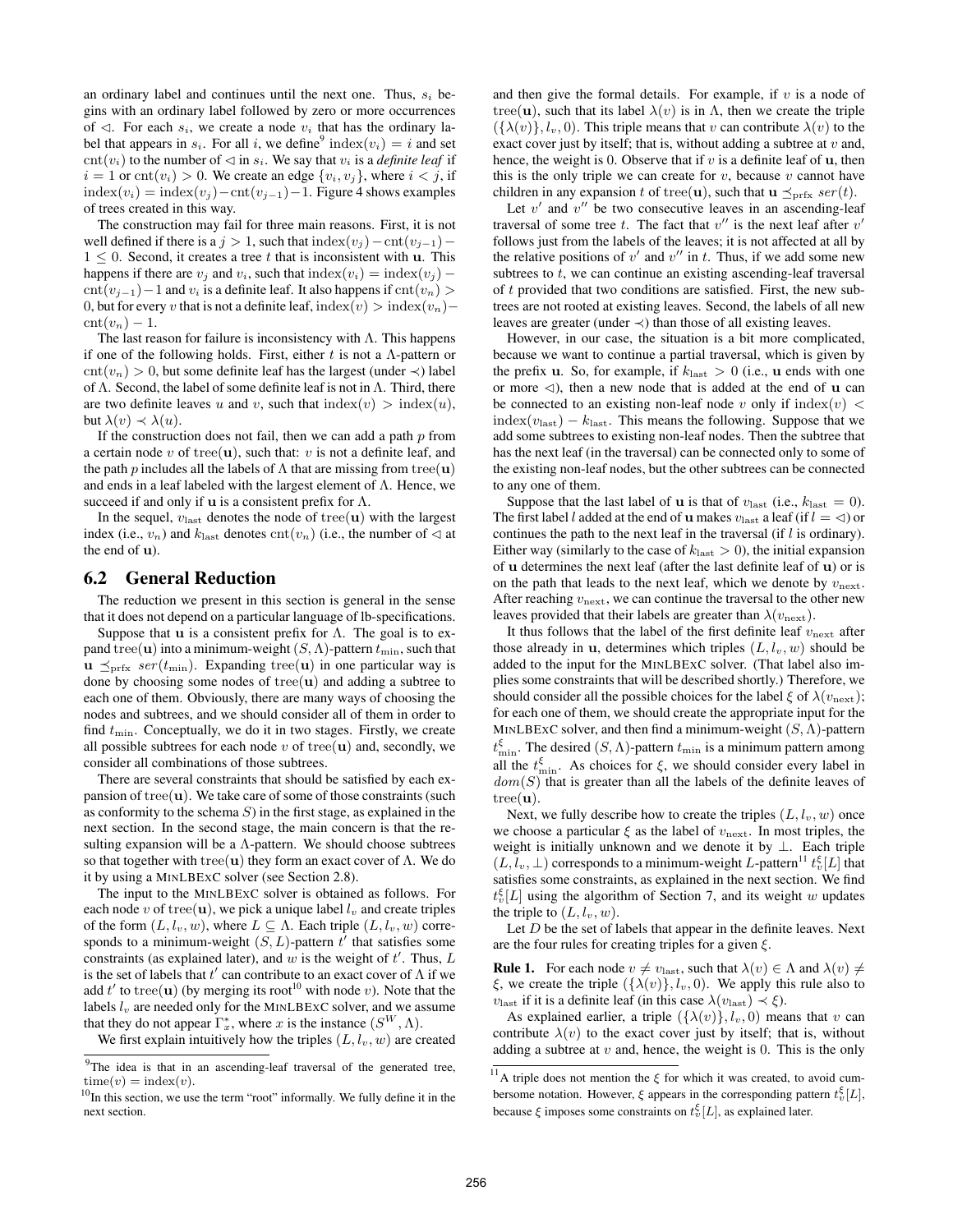rule that applies to definite leaves. If  $v_{\text{last}}$  is not a definite leaf, then only the third rule applies to it. Applying this rule requires that  $\lambda(v) \neq \xi$ , because  $\xi$  should be contributed to the exact cover by a triple that either the third or fourth rule creates.

**Rule 2.** For each v that is neither  $v_{\text{last}}$  nor a definite leaf, we create the triples  $(L, l_v, \perp)$  for all nonempty subsets L of  $\Lambda - D$ such that  $\xi \notin L$ .

This rule says that nodes of tree( $\mathbf{u}$ ) that are definitely internal (i.e., not leaves) can be merged with the root of a new  $L$ -pattern if its leaves are labeled by neither  $\xi$  nor the label of any definite leaf.

**Rule 3.** If  $v_{\text{last}}$  is not a definite leaf, we create  $(L, l_{v_{\text{last}}}, \perp)$  for every L such that  $\xi \in L \subseteq \Lambda - D$ . If  $\lambda(v_{\text{last}}) = \xi$ , then we also create the triple ({ $\xi$ },  $l_{v_{\text{last}}}$ , 0), because  $v_{\text{last}}$  can contribute  $\xi$  just by itself.

This rule creates the triples corresponding to patterns that could be merged with  $v_{\text{last}}$ . Hence, they cannot contribute any label of  $D$ to the exact cover. However, they must contain the next leaf  $v_{\text{next}}$ to be visited. Therefore, the label  $\xi$  chosen for  $v_{\text{next}}$  must appear in L, since  $(L, l_{v_{\text{last}}}, \perp)$  corresponds to a non-redundant L-pattern  $t_v^{\xi}[L]$ . We later show how to handle the constraint that  $\xi$  should be the label of a leaf in  $t_v^{\xi}[L]$ .

**Rule 4.** If  $v_{\text{last}}$  is a definite leaf (i.e.,  $k_{\text{last}} > 0$ ), then we consider every node v, such that v is not a definite leaf and  $index(v)$  < index( $v_{\text{last}}$ ) –  $k_{\text{last}}$ . We create for v the triples  $(L, l_v, \perp)$  for all L such that  $\xi \in L \subseteq \Lambda - D$ .

This rule creates the triples corresponding to patterns that contain  $v_{\text{next}}$ . As explained earlier, these patterns can be merged only with some of the non-leaf nodes of tree( $u$ ). Similarly to the previous rule, the leaves of  $t_v^{\xi}[L]$  cannot have any label of D, but one of them must be labeled with  $\xi$ .

When  $L = {\lambda(v)}$ , the rules may create both  $(L, l_v, \perp)$  and  $(L, l_v, 0)$ . In this case, the former is discarded.

After constructing the triples, we replace  $\perp$  with the appropriate weight in each  $(L, l_v, \perp)$ . We do it by finding the corresponding pattern  $t_v^{\xi}[L]$  (see Section 7). The triple  $(L, l_v, \perp)$  is updated to  $(L, l_v, w)$ , where  $w = W(t_v^{\xi}[L]) - W(\lambda(v))$ . We subtract  $W(\lambda(v))$  from the weight of  $t_v^{\xi}[L]$ , because v and the root of  $t_v^{\xi}[L]$ are going to be merged and, hence, the weight of these two nodes should be counted only once. Let  $C^{\xi}$  be the resulting set of triples.

The input to the MINLBEXC solver comprises  $\mathcal{C}^{\xi}$ ,  $\Lambda$  (i.e., the set to be covered) and the lb-constraint  $\beta$  that we now explain. Each node  $v$  is merged with at most one subtree; hence, the exact cover should have at most one triple for  $v$ . So, we specify  $\beta$  by the regular expression  $l_{v_1} ? l_{v_2} ? \dots l_{v_n} ?$ , where  $v_1, \dots, v_n$  are the nodes of  $tree(u)$ . The four rules guarantee that only the definite leaves can contribute their labels to the exact cover; moreover,  $\xi$  will be the label of the next leaf (after the last definite leaf of tree( $\mathbf{u}$ )) in the ascending-leaf traversal of the expansion  $t_{\min}^{\xi}$  of tree(**u**).

The algorithm is given in Figure 5. Line 1 finds the set  $P$  of all labels that are greater than the label of every definite leaf. Line 2 creates the unique label for each variable; note that these labels are used only for finding the exact cover, and the labels of tree( $u$ ) are unchanged. The loop of line 3 iterates over all the labels  $\xi$  of P. For each  $\xi$ , line 4 creates the triples according to the four rules. The loop of line 5 iterates over all the triples of the form  $(L, l_v, \perp)$ (i.e., the weight is undefined). Line 6 uses the algorithm of Section 7 to find a minimum-weight pattern  $t^{\xi}_v[L]$  that corresponds to  $(L, l_v, \perp)$ . Line 7 tests if  $t_v^{\xi}[L]$  exists. If so, line 8 updates the weight; otherwise the triple is discarded in line 10. Line 11 finds a minimum-weight exact cover. Line 12 tests if the cover exists. If so, for every  $t_v^{\xi}[L]$  that corresponds to a triple in the exact cover, line 13 merges the root of  $t_v^{\xi}$ [L] with node v of tree(**u**). The re ${\bf Algorithm}$   $\mathsf{PrefixToLeaf}(S^W, \Lambda, \mathbf{u})$ 

- 1:  $P \leftarrow \{\xi \in \Lambda \mid \text{for all labels } l \text{ of definite leaves, } l \prec \xi\}$
- 2: Create a unique label  $l_v$  for each  $v \in V(\text{tree}(\mathbf{u}))$  {These labels are needed for the exact cover}
- 3: for all labels  $\xi \in P$  do
- 4: Construct the set of triples  $C^{\xi}$  (rules in the text)
- 5: for all  $(L,l_v,\perp)\in\mathcal{C}^\xi$  do
- 6: compute the corresponding  $t_v^{\xi}[L]$  (alg. in Sec. 7)
- 7: if  $t_v^{\xi}[L]$  exists then
- 8: replace  $\perp$  with the weight of  $t_v^{\xi}[L]$ 9: else
- 
- 10: delete  $(L, l_v, \perp)$  from  $C^{\xi}$
- 11:  $M^{\xi} \leftarrow$  a minimal exact cover of  $\Lambda$  from  $\mathcal{C}^{\xi}$ , such that each  $l_v$  appears at most once
- 12: if  $M^{\xi}$  exists then
- $13:$  $\frac{\xi}{\min}$   $\leftarrow$  the expansion of tree(**u**) with the patterns corresponding to the triples of  $M^{\xi}$

14: **return** a  $t_{\min}^{\xi}$  with the minimum weight

Figure 5: General reduction of prefix optimization to minimum-weight pattern under leaf constraints

sulting tree is assigned to  $t_{\min}^{\xi}$ . Line 14 returns a minimum-weight pattern among all the  $t_{\min}^{\xi}$  that were found.

In the next section, we precisely define the trees  $t_{v}^{\xi}[L]$ .

## 6.3 Constrained Minimal Patterns

Some of the constraints that the construction of each  $t_{\min}^{\xi}$  should satisfy are incorporated either in the rules for creating the triples or in the regular expression  $\beta$ . Now, we discuss the rest of those constraints.

First, we need to verify that tree( $\mathbf{u}$ ) is an S-pattern; if not, it cannot be expanded into an  $(S, \Lambda)$ -pattern. Our main result (Theorem 3.1) is for all the languages of lb-specifications, such that MINLBEXC is FPT. Therefore, we have to check that  $tree(u)$  is an S-pattern by reducing this problem to MINLBEXC. Thus, for each node v of tree( $\mathbf{u}$ ), we construct the following instance of MINLBEXC. There is a triple  $({\{\sigma\}}, \sigma, 1)$  for each occurrence of a label  $\sigma$  in the bag  $\lambda$ (nbr(v)). The bag to be covered is  $\lambda$ (nbr(v)) and the lb-constraint is  $S(\lambda(v))$ . Clearly, there is an exact cover if and only if  $\lambda$ (nbr(v))  $\in$   $\llbracket S(\lambda(v)) \rrbracket$ .

Recall that we add a tree  $t_v^{\xi}[L]$  to tree(**u**) at node v. To make this operation well defined, we require  $t_v^{\xi}[L]$  to have a node  $v_r$  that is designated as the *root*. We do not include  $v_r$  among the leaves, even if it has only one neighbor. The label of  $v_r$ , denoted by  $l_r$ , is  $\lambda(v)$  since  $v_r$  has to be merged with v.

The algorithm that finds  $t_v^{\xi}[L]$  creates an S-pattern. Thus, we only need to make sure that when merging the root  $v_r$  of  $t_v^{\xi}[L]$  with v, the resulting node  $\hat{v}$  still satisfies  $\lambda(\text{nbr}(\hat{v})) \in [S(\lambda(v))]$ . So, we associate  $v_r$  with the lb-constraint  $\mathcal{B}_r$ , rather than  $S(l_r)$ . We get  $\mathcal{B}_r$  as follows. Let  $b = \lambda(\text{nbr}(v))$  (i.e., the bag of labels of the neighbors of v in tree(u)).  $\mathcal{B}_{-b}$  is obtained from  $\mathcal B$  by

$$
\mathcal{B}_{-b} \stackrel{\text{def}}{=} \{b' \mid b \oplus b' \in \mathcal{B}\}.
$$
 (2)

Finally,  $\mathcal{B}_r = S(l_r)_{-b}$ .

Recall that in the third and fourth rules of the previous section,  $\xi$  is required to be the label of a leaf in  $t_v^{\xi}[L]$ . Moreover, by the definition of  $\xi$ , all labels  $l \in \Lambda$ , such that  $l \prec \xi$ , can appear only in non-leaf nodes of  $t_v^{\xi}[L]$ . Thus, we use two sets LF, nLF  $\subseteq L$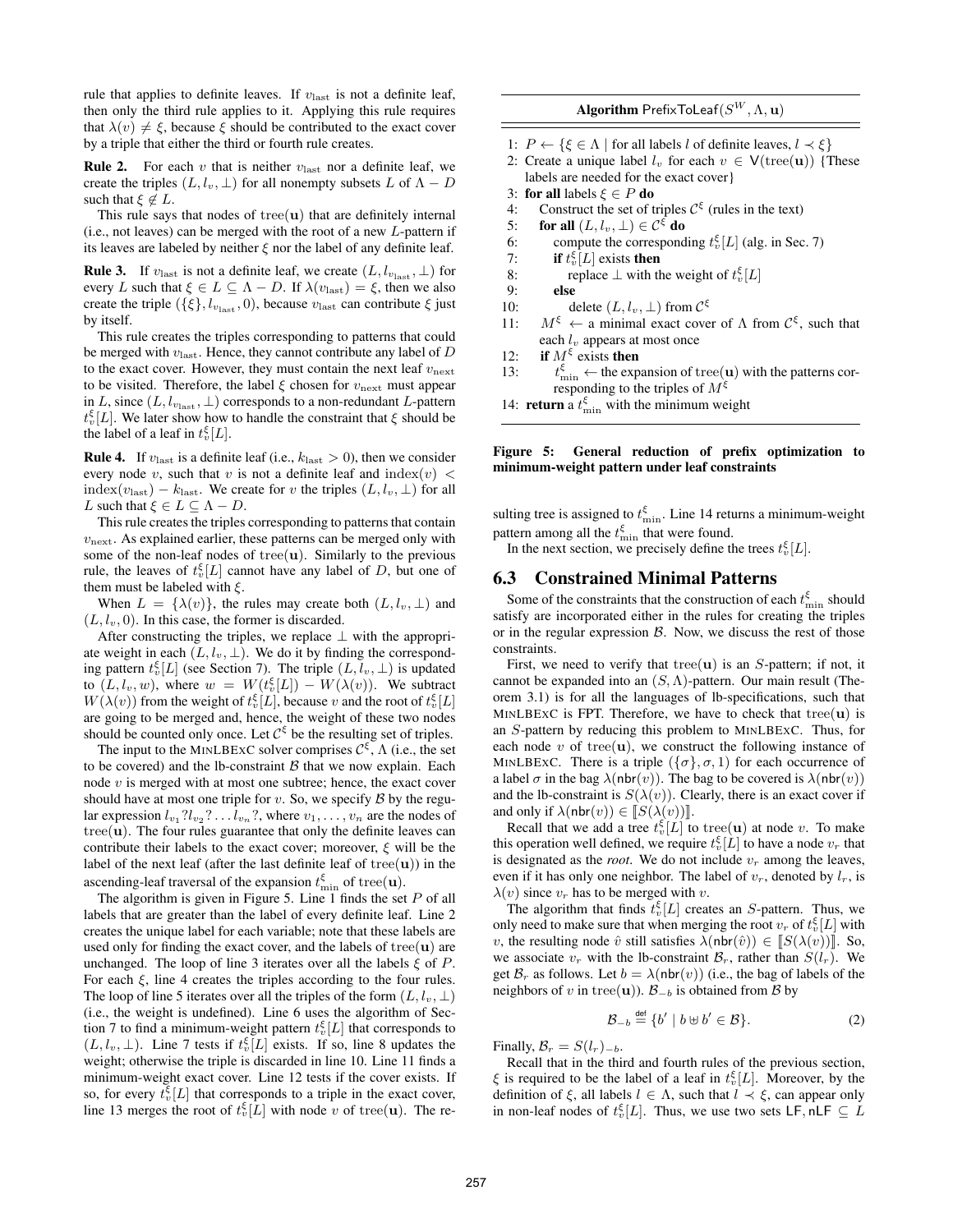of *leaf constraints* (where LF and nLF stand for "leaf" and "nonleaf," respectively). The set LF consists of the labels that must appear in leaf nodes. The set nLF comprises the labels that may appear only in non-leaf nodes. The pattern  $t_v^{\xi}[L]$  should satisfy LF  $\subseteq \lambda(\text{leaves}(t_v^{\xi}[L])) \subseteq L \setminus \textsf{nLF}$ . In summary,  $\textsf{nLF} = \{l \mid l \in$  $\Lambda \wedge l \prec \xi$  and LF =  $\{\xi \mid \xi \in L\}$  (i.e., LF is empty if  $\xi$  is not in L; otherwise, LF is the singleton  $\{\xi\}$ ).

Formally, the problem *leaf-constrained minimal pattern*, denoted by MINLCPATTERN, generalizes MINPATTERN when the bag of labels is a set. The input consists of a weighted schema  $S^W$ , a set L of labels, a root label  $l_r$ , an lb-constraint  $\mathcal{B}_r$  for the root, and two sets LF, nLF  $\subseteq L$  of leaf and non-leaf constraints, respectively. An  $(S, L)$ -pattern t with a root  $v_r$  is *satisfactory* if the following conditions hold.

1. 
$$
\lambda(v_r) = l_r
$$
 and  $\lambda(\text{nbr}(v_r)) \in [\![\mathcal{B}_r]\!]$ .

2. LF 
$$
\subseteq \lambda(\text{leaves}(t)) \subseteq L \setminus \textsf{nLF}.
$$

In Condition 2, the meaning of  $\subseteq$  is bag containment; in particular,  $\lambda$ (leaves(t))  $\subseteq L \setminus n$ **LF** implies that no two leaves of t have the same label. Note that Condition 2 implies non-redundancy with respect to  $\Lambda$ . In MINLCPATTERN, the goal is to find a satisfactory  $(S, L)$ -pattern of a minimum weight.

A MINLCPATTERN *solver* is an algorithm for MINLCPATTERN. The input for the solver consists of six arguments:  $S^{W}$ , L,  $l_{r}$ ,  $\mathcal{B}_{r}$ , LF and nLF. Each of L, LF and nLF is a subset of  $\Lambda$ . Recall that  $\mathcal{B}_r = S(l_r)_{-b}$ , where b is the bag of labels of the neighbors of a node in tree(u). We assume that  $\mathcal{B}_r$  is represented by b, and we check  $\hat{b} \in [\![\mathcal{B}_{-b}]\!]$  by testing  $\hat{b} \oplus b \in [\![\mathcal{B}]\!]$ . We further assume that  $|b| < |\Lambda|$ , because the degree of any node in a non-redundant  $(S, \Lambda)$ -pattern is at most  $|\Lambda|$ . Therefore, we only need to bound the running time of the solver by a function of  $S^W$  and  $\Lambda$ . The next lemma gives the formal result of this section.

LEMMA 6.1. *Consider a language for lb-specifications. If a* MINLCPATTERN *solver runs in time bounded by h*( $\|S^W\|, |\Lambda|$ ), then *there is a prefix optimizer* A *for* TOPPATTERNS*, such that the follow*ing hold for a given input comprising  $x = (S^W, \Lambda)$  and  $\mathbf{u}$ .

- *1.* A runs in time bounded by a function  $f(||S^W||, |\Lambda|, |\mathbf{u}|)$  that *is a polynomial in h*( $\|S^{W}\|$ ,  $|\Lambda|$ ),  $2^{|\Lambda|}$  *and*  $|u|$ *.*
- 2.  $|A(x, \mathbf{u})| \leq g(||x||) + |\mathbf{u}|$  *where*  $g(||x||) = 2| \text{dom}(S)|^2 |\Lambda|$ .

Part 1 of the lemma uses Theorem 2.9, because PrefixToLeaf (Figure 5) calls a MINLBEXC solver with a regular expression as the lbconstraint. Note that the function  $f(||S^W||, |\Lambda|, |\mathbf{u}|)$  in Lemma 6.1 has the same role as the function  $f(||x||, |u|)$  in Theorem 4.3, except that in the former x is broken into its two components ( $S^W$  and  $(\Lambda)$  to describe different dependencies of f on their sizes. Part 2 requires the observation that no matter which MINLCPATTERN solver is used, we can always post-process its output so that the total number of nodes that our prefix optimizer (i.e., the algorithm of Figure 5) adds to tree(**u**) is at most  $2|dom(S)|^2|\Lambda|$ .

## 7. HANDLING LEAF CONSTRAINTS

Next, we describe the algorithm MinLCP of Figure 6 for solving MINLCPATTERN. This algorithm extends FindMinPattern of [13] by also handling leaf constraints.<sup>12</sup>

The input consists of a weighted schema  $S^{W}$ , a set L of labels, a root label  $l_r$ , an lb-constraint  $\mathcal{B}_r$ , and leaf constraints LF, nLF  $\subset$  Λ. The goal is to find a satisfactory (S, L)-pattern of a minimal weight. We assume that  $LF \cap nLF = \emptyset$  or else there is no such an  $(S, L)$ -pattern.

For every label  $\pi$  in  $dom(S)$ , the algorithm has an array  $\mathcal{T}^{\pi}$ . An index of  $\mathcal{T}^{\pi}$  consists of a label  $\sigma$  in  $dom(S)$  and a nonempty subset N of L. Throughout the execution,  $\mathcal{T}^{\pi}[\sigma, N]$  is either  $\perp$  (i.e., null) or a tree t. Let  $\pi/t$  denote the tree that is obtained by creating a new root  $v_r$  with the label  $\pi$  and adding an edge from  $v_r$  to root(t) (which denotes the root of t). We say that t is  $(\pi, \sigma, N)$ *-proper* if all of the following hold.

- The root of t is labeled with  $\sigma$ .
- Both t and  $\pi/t$  are  $(S, N)$ -patterns.
- LF  $\cap N \subseteq \lambda(\text{leaves}(\pi/t)) \subseteq N \setminus \textsf{nLF}.$

During the execution of the algorithm, if  $\mathcal{T}^{\pi}[\sigma, N]$  is non-null, then it is  $(\pi, \sigma, N)$ -proper. Note that in the special case where  $N =$  ${\lbrace \sigma \rbrace}$ , the tree t may contain only one node, but not when  $\sigma \in \mathsf{nLF}$ or else we have that leaves $(\pi/t) \cap n \mathsf{LF} \neq \emptyset$ .

We create trees by combining smaller ones. Each entry of the  $\mathcal{T}^{\pi}$  may be updated several times during the execution of the algorithm. The priority queue  $Q$  stores all the triples  $\langle \pi, \sigma, N \rangle$ . Priority in Q is determined by the weight of the tree  $\mathcal{T}^{\pi}[\sigma, N]$ ; a higher weight means a lower priority. The weight of  $\perp$  is infinity; hence,  $\langle \pi, \sigma, N \rangle$  has the lowest priority if  $\mathcal{T}^{\pi}[\sigma, N] = \bot$ . When  $\langle \pi, \sigma, N \rangle$  is removed from the top of  $\mathcal{Q}$ , its corresponding  $\mathcal{T}^{\pi}[\sigma, N]$  has a minimal weight among all the  $(\pi, \sigma, N)$ -proper trees; namely,  $\mathcal{T}^{\pi}[\sigma, N]$  has obtained its final value.

By definition, a  $(\pi, \sigma, N)$ -proper tree exists only if the labels  $\pi$  and  $\sigma$  can be neighbors according to the given schema S, that is,  $\{\{\sigma\}\in \llbracket S(\pi) \rrbracket$  and  $\{\{\pi\}\in \llbracket S(\sigma) \rrbracket$ . If this condition holds, we write  $S \models \pi - \sigma$ . We can test whether  $S \models \pi - \sigma$  by applying (twice) the reduction to MINLBEXC that is described in Section 6.3.

The main idea for updating  $\mathcal{T}^{\pi}[\sigma, N]$  is to find h trees  $t_i =$  $\mathcal{T}^{\sigma}[\tau_i, M_i]$  (1  $\leq i \leq h$ ), such that the  $M_i$  are a minimal exact cover of N. The triples for this instance of MINLBEXC are  $(M_i, \tau_i, W(t_i))$  and the lb-constraint is  $S(\sigma)_{-\{\{\pi\}}}$ . We should verify that  $S \models \pi - \sigma$  and the leaf constraints hold. If so, we create a new root  $v_r$  with the label  $\sigma$ , connect  $v_r$  to the roots of the  $t_i$  and assign the result to  $\mathcal{T}^{\pi}[\sigma, N]$ .

The pseudo code of MinLCP (Figure 6) consists of the main procedure and three subroutines. The subroutine Initialize() is called in line 1 of the main procedure. In that subroutine, line 1 initializes Q to the empty priority queue. The loop of line 2 iterates over all the pairs  $\pi$  and  $\sigma$ . Lines 3–5 initialize  $\mathcal{T}^{\pi}[\sigma, N]$  to  $\perp$  and insert  $\langle \pi, \sigma, N \rangle$  into Q for all nonempty subsets N of L. Finally, lines 6–7 check whether  $\sigma$  is in L but not in nLF; if so,  $\mathcal{T}^{\pi}[\sigma, \{\sigma\}]$ is assigned a new tree t that consists of a single node  $v_r$ , such that  $v_r$  is the root and its label is  $\sigma$ . We assume that the procedure singletonRTree( $\sigma$ ) constructs and returns that tree. However, before line 7 sets  $\mathcal{T}^{\pi}[\sigma, \{\sigma\}]$  to t, line 6 also checks that  $S \models \pi - \sigma$ .

After initialization, the main procedure executes the loop of line 2. The top triple  $\langle \pi, \sigma, N \rangle$  is removed from Q, and then line 5 calls the subroutine Update, which has three arguments: a label  $\pi$ , a label  $\sigma$  and an lb-constraint  $\beta$ . This subroutine implements the main idea mentioned earlier. In particular, it tries to improve all the  $\mathcal{T}^{\pi}[\sigma, N]$  under the restriction that the new root  $v_r$  satisfies  $\lambda(\text{nbr}(v_r)) \in \mathbb{B}$ . In line 5, B is the lb-constraint  $S(\sigma)_{-\mathcal{F}(\pi)\mathcal{F}}$ (rather than  $S(\sigma)$ ), because the definition of a  $(\pi, \sigma, N)$ *-proper* tree requires that we can add a neighbor labeled with  $\pi$  to the root  $v_r$ .

The third argument  $S(\sigma)$ <sub>−{{π}}</sub> in line 5 is represented by {{ $\pi$ }}, because  $\sigma$  is already the second argument of Update; similarly, for

 $12$ The notation we use in this section is similar, but not identical, to that of [13].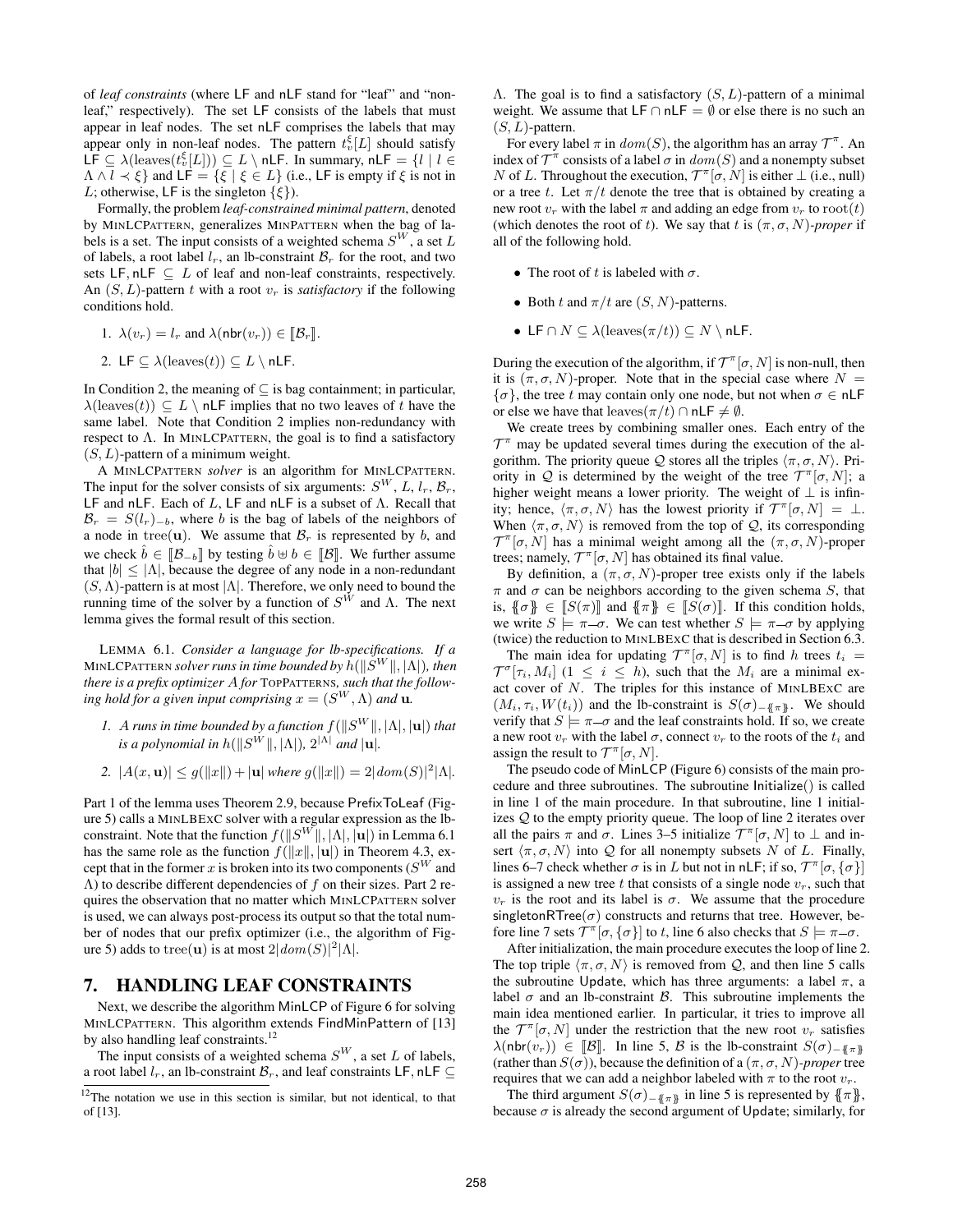the call in line 6 (as explained in Section 6.3, the argument  $\mathcal{B}_r$  is actually  $S(l_r)_{-b}$  for some (small) bag b of labels).

The subroutine Update $(\pi, \sigma, \mathcal{B})$  calls Assmbl in order to create the new tree t from  $t_1, \ldots, t_h$ , as mentioned earlier. Line 3 of Assmbl calls singletonRTree( $\sigma$ ) to initialize t to a tree comprising just the new root  $v_r$ . The loop of line 4 makes each  $t_i$  a subtree of t by connecting root $(t_i)$  to  $v_r$ .

The search for  $t_1, \ldots, t_h$  is done by a reduction to the following instance  $I$  of MINLBEXC. Lines 1–5 of Update construct the set C that consists of all triples  $(M, \tau, w)$ , such that  $\mathcal{T}^{\sigma}[\tau, M] \neq \bot$ and  $w = W(\mathcal{T}^{\sigma}[\tau, M])$ . The bag of labels (of the instance I) is a nonempty subset  $N$  of  $L$  and the lb-constraint is  $\beta$ . The triples of a legal cover correspond to the entries of  $\mathcal{T}^{\sigma}$  that form the trees  $t_1, \ldots, t_h$  mentioned earlier. To simplify the pseudo code, line 6 simultaneously solves the MINLBEXC problem for all nonempty subsets  $N$  of  $L$ . Hence,  $L$  (rather than some  $N$ ) is the first argument of the call to ExactMinCovers in line 6. That call returns the array  $MinCovers$  that has an index  $N$  for every nonempty subset N of L.  $MinCovers[N]$  is a minimal exact cover of N (or  $\perp$  if none exists). Line 7 iterates over all nonempty subsets  $N$  of  $L$  to construct the rooted tree t that is assigned to  $\mathcal{T}^{\pi}[\sigma, N]$ . Here, four cases are considered.

- $\sigma \notin N$ . In this case, t is constructed from the trees that correspond to the triples of  $MinCovers[N]$ —the minimal exact cover of N.
- $\sigma \in N \cap \textsf{LF}$  and  $|N| > 1$ . We do the same as in the previous case. Note that if  $\sigma \in N \cap \mathsf{LF}$  and  $|N| = 1$ , then  $\mathcal{T}^{\pi}[\sigma, N]$  is assigned its final value in the initialization. Furthermore, since we create the tree only from  $MinCovers[N]$ (and never from  $MinCovers[N \setminus {\sigma}])$ , an induction shows that  $\sigma$  must be the label of a leaf.
- $\sigma \in N \setminus (LF \cup nLF)$  and  $|N| > 1$ . In this case, t is constructed from the minimal cover among  $MinCovers[N]$  and  $MinCovers[N \setminus {\sigma}].$  Note that if  $\sigma \in N \setminus (LF \cup nLF)$ and  $|N| = 1$ , then  $T^{\pi}[\sigma, N]$  is assigned its final value in the initialization.
- $\sigma \in N \cap n$  LF and  $|N| > 1$ . We do the same as in the previous case. Note that when  $\sigma \in N \cap n\mathsf{LF}$ , the initialization does not create a tree for  $\sigma$ . Hence, it is easy to show by induction that the algorithm never creates a tree having a leaf labeled with  $\sigma$ .

The first two cases are handled in lines 8–9 of Update, and the last two—in lines 10–11. In lines 9 and 11, there is no need to compare the new value with the previous one, because the weight of  $\mathcal{T}^{\pi}[\sigma, N]$  can only decrease (this is certainly true when it is changed from  $\perp$  to a non-null value, and an easy induction shows that it is always true).

In the main procedure, after the loop of line 2 terminates, we create the output  $t$  by calling Update in line 6. The second and third arguments are the root label  $l_r$  and the lb-constraint  $\mathcal{B}_r$  that the root should satisfy. There is no need to require that  $root(t)$  can have an additional neighbor labeled with some  $\pi$ . Hence, the call in line 6 does not have a test of the form  $S \models \pi - \sigma$  (in contrast to line 4). Furthermore, the first argument of Update (in line 6) is the special symbol  $\star$  which is not in  $dom(S)$ . Note that  $\star$  is only needed to indicate that Update assigns its result to  $\mathcal{T}^{\star}[l_r,L].$ In addition, in line 6 of Update, we now have to find a minimal exact cover only for  $L$ , rather than every nonempty subset  $N$  of  $L$ . Similarly, the loop of line 7 also has to consider only L.

| <b>Algorithm</b> MinLCP $(S^W, L, l_r, \mathcal{B}_r, \mathsf{LF}, \mathsf{nLF})$ |  |  |  |
|-----------------------------------------------------------------------------------|--|--|--|
|-----------------------------------------------------------------------------------|--|--|--|

- 1: Initialize()
- 2: while  $\mathcal{Q} \neq \emptyset$  do
- 3:  $\langle \sigma, \sigma', N \rangle \leftarrow \mathcal{Q}.\mathsf{pop}()$
- 4: for all  $\pi \in dom(S)$  where  $S \models \pi \sigma$  do
- 5: Update $(\pi, \sigma, S(\sigma)_{-\{\pi \pi\}})$
- 6:  $Update(*, l_r, \mathcal{B}_r)$
- 7: **return**  $\mathcal{T}^{\star}[l_r,L]$

## Subroutine Initialize()

- 1:  $Q$  ← empty priority queue
- 2: for all  $\pi, \sigma \in dom(S)$  do
- 3: for all nonempty  $N \subseteq L$  do
- 4:  $\mathcal{T}^{\pi}[\sigma, N] \leftarrow \perp$
- 5:  $Q.\text{insert}(\langle \pi, \sigma, N \rangle)$
- 6: if  $\sigma \in L \setminus n \in \mathbb{R}$  and  $S \models \pi \sigma$  then
- $7:$  $\pi[\sigma, {\sigma}] \leftarrow$  singletonRTree $(\sigma)$

#### **Subroutine** Update $(\pi, \sigma, \mathcal{B})$

1:  $C \leftarrow \emptyset$ 2: for all  $\tau \in dom(S)$  and  $M \subseteq L$  do 3:  $t \leftarrow \mathcal{T}^{\sigma}[\tau, M]$ 4: if  $t \neq \perp$  then 5:  $C \leftarrow C \cup \{(M, \tau, W(t))\}$ 6:  $MinCovers \leftarrow$  ExactMinCovers $(L, \mathcal{B}, \mathcal{C})$ 7: for all nonempty  $N \subseteq L$  do 8: if  $\sigma \notin N$  or ( $\sigma \in \mathsf{LF}$  and  $|N| > 1$ ) then  $9:$  $\pi^{\pi}[\sigma, N] \leftarrow \mathsf{Assmbl}(\sigma, \text{MinCovers}[N])$ 10: if  $\sigma \in N \setminus \mathsf{LF}$  and  $|N| > 1$  then  $11:$  $\pi[\sigma, N] \leftarrow$  min. of Assmbl $(\sigma, MinCovers[N])$  and Assmbl $(\sigma, MinCovers[N \setminus {\{\sigma\}}])$ Subroutine Assmbl $(\sigma, C')$ 

- 1: if  $C' = \perp$  then
- 2: return ⊥
- 3:  $t$  ← singletonRTree( $\sigma$ )
- 4: for all  $(M,\tau,w)\in \mathcal{C}'$  do
- 5:  $t_M \leftarrow \mathcal{T}^{\sigma}[\tau, M]$
- 6: add  $t_M$  as a subtree of t immediately below root(t)
- 7: return  $t$

Figure 6: Finding a minimal leaf-constrained  $(S, L)$ -pattern

# 7.1 Correctness and Efficiency

Correctness of the algorithm MinLCP is by the next lemma. The proof is similar to showing correctness of two algorithms: one is FindMinPattern [13] and the other finds a minimal Steiner tree [12].

LEMMA 7.1. *Whenever line 3 of MinLCP pops*  $\langle \sigma, \sigma', N \rangle$  *from*  $\mathcal{Q}$ , it holds that  $\mathcal{T}^{\sigma}[\sigma', N]$  is either a minimal  $(\sigma, \sigma', N)$ *-proper tree, or*  $\perp$  *if no such tree exists.* 

The next theorem states the correctness of MinLCP, which is implied by Lemma 7.1. It also gives the dependency of the running time on the input and on the running time of ExactMinCovers,